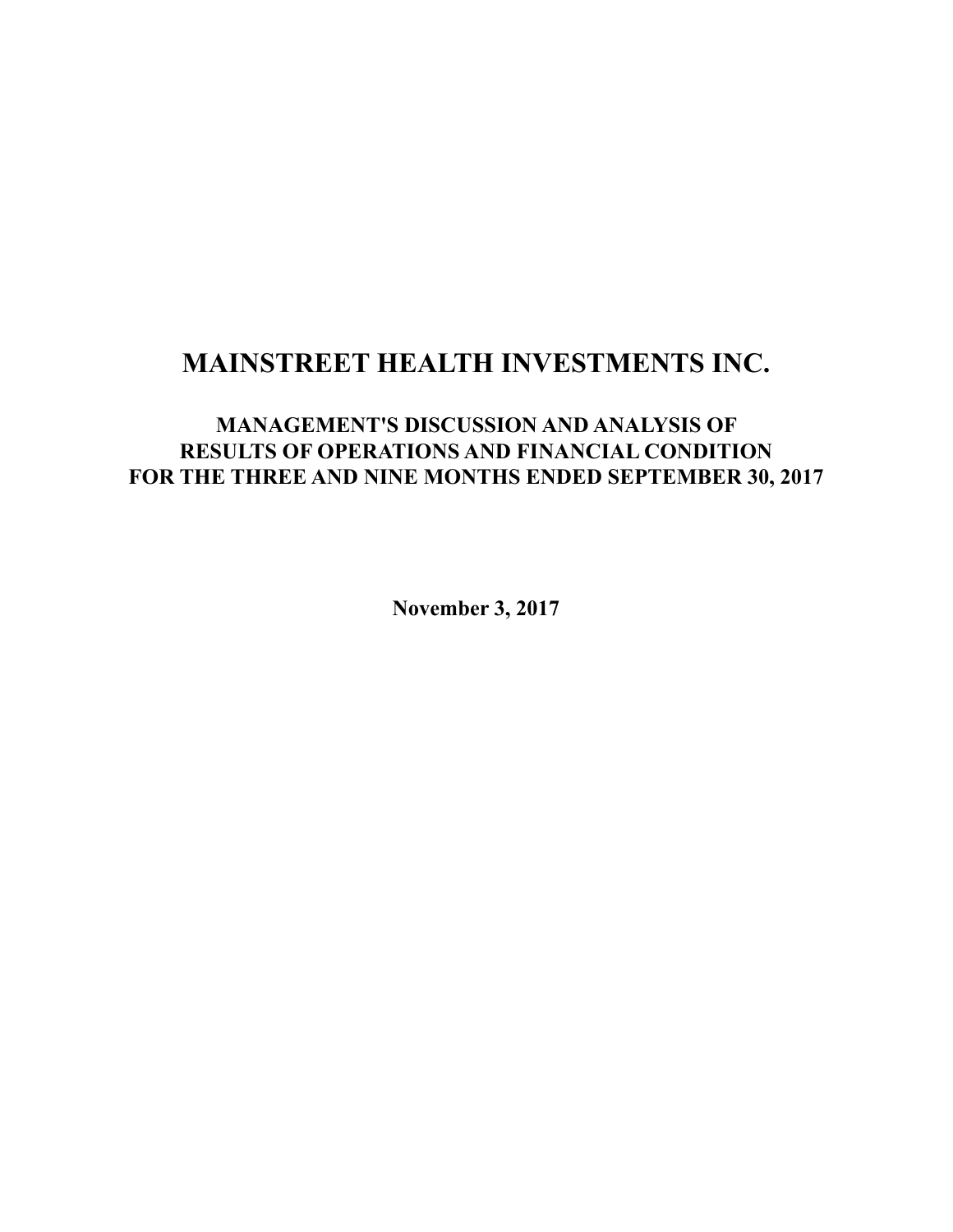#### **Basis of presentation**

Financial data in this Management's Discussion and Analysis of Results of Operations and Financial Condition ("MD&A") is for the three and nine months ended September 30, 2017. Financial data has been prepared in accordance with International Financial Reporting Standards ("IFRS") as issued by the International Accounting Standards Board.

This MD&A is intended to provide readers with an assessment of the performance of Mainstreet Health Investments Inc. (the "Company") for the three and nine months ended September 30, 2017. This MD&A should be read in conjunction with the audited consolidated financial statements and notes of the Company for the year ended December 31, 2016 and the period from October 7, 2015 (date of formation) to December 31, 2015, the unaudited MD&A for the year ended December 31, 2016 and the unaudited condensed consolidated interim financial statements and notes of the Company for the three and nine months ended September 30, 2017.

Additional information relating to the Company, including the Company's annual information form dated March 29, 2017, is on SEDAR at www.sedar.com.

All financial information is in thousands of U.S. dollars unless otherwise noted.

## **Forward-looking disclaimer**

Certain information in this MD&A may constitute "forward-looking" statements which involve known and unknown risks, uncertainties and other factors, which may cause the actual results, performance or achievements of the Company or industry results to be materially different from any future results, performance or achievements expressed or implied by such forwardlooking statements. Forward-looking statements (which involve significant risks and uncertainties and should not be read as guarantees of future performance or results) include statements related to, among other things, the expected seniors housing and care industry and demographic trends, acquisitions, development activities, future maintenance and leasing expenditures, financing, the availability of financing sources and income taxes. Management of the Company ("Management") believes that the expectations reflected in forward-looking statements are based upon reasonable assumptions; however, Management can give no assurance that actual results will be consistent with these forward-looking statements.

Without limiting the foregoing, the words "believe", "expect", "anticipate", "should", "may", "will", "intend", "estimate" and similar expressions identify forward-looking statements.

Factors that could cause actual results, performance or achievements to differ materially from those expressed or implied by forward-looking statements include, but are not limited to, general economic conditions, competitive uncertainties and contingencies, demographic and industry trends, legislative and regulatory changes, tax laws and those factors set forth under the heading "Risks and Uncertainties" in this MD&A. Readers are cautioned that the foregoing list of factors that may affect future results is not exhaustive. When relying on forward-looking statements to make decisions, with respect to the Company, investors and others should carefully consider the foregoing factors and other uncertainties and potential events.

These forward-looking statements are made as of November 3, 2017 and the Company assumes no obligation to update or revise them to reflect new events or circumstances, except as required by law.

#### **Financial Measures not Defined Under IFRS**

Certain terms used in this MD&A are performance measures that are not defined by IFRS such as Funds From Operations ("FFO"), Adjusted Funds From Operations ("AFFO"), consolidated income (loss) adjusted for IFRIC 21, fixed charge coverage ratio, payout ratio, earnings before interest, income taxes, depreciation, amortization and rent ("EBITDAR"), earnings before interest, income taxes, depreciation, amortization, rent and management fees ("EBITDARM") and any related per share amounts used by the Company to measure, compare and explain the operating results and financial performance of the Company. Such performance measures should not be construed as alternatives to income (loss) and comprehensive income (loss) or cash flows from operating activities calculated in accordance with IFRS. Further, the supplemental measures used by management may not be comparable to similar measures presented by other real estate enterprises. Management believes that these terms are relevant measures in comparing the Company's performance to industry data and assessing it's ability to meet its ongoing obligations.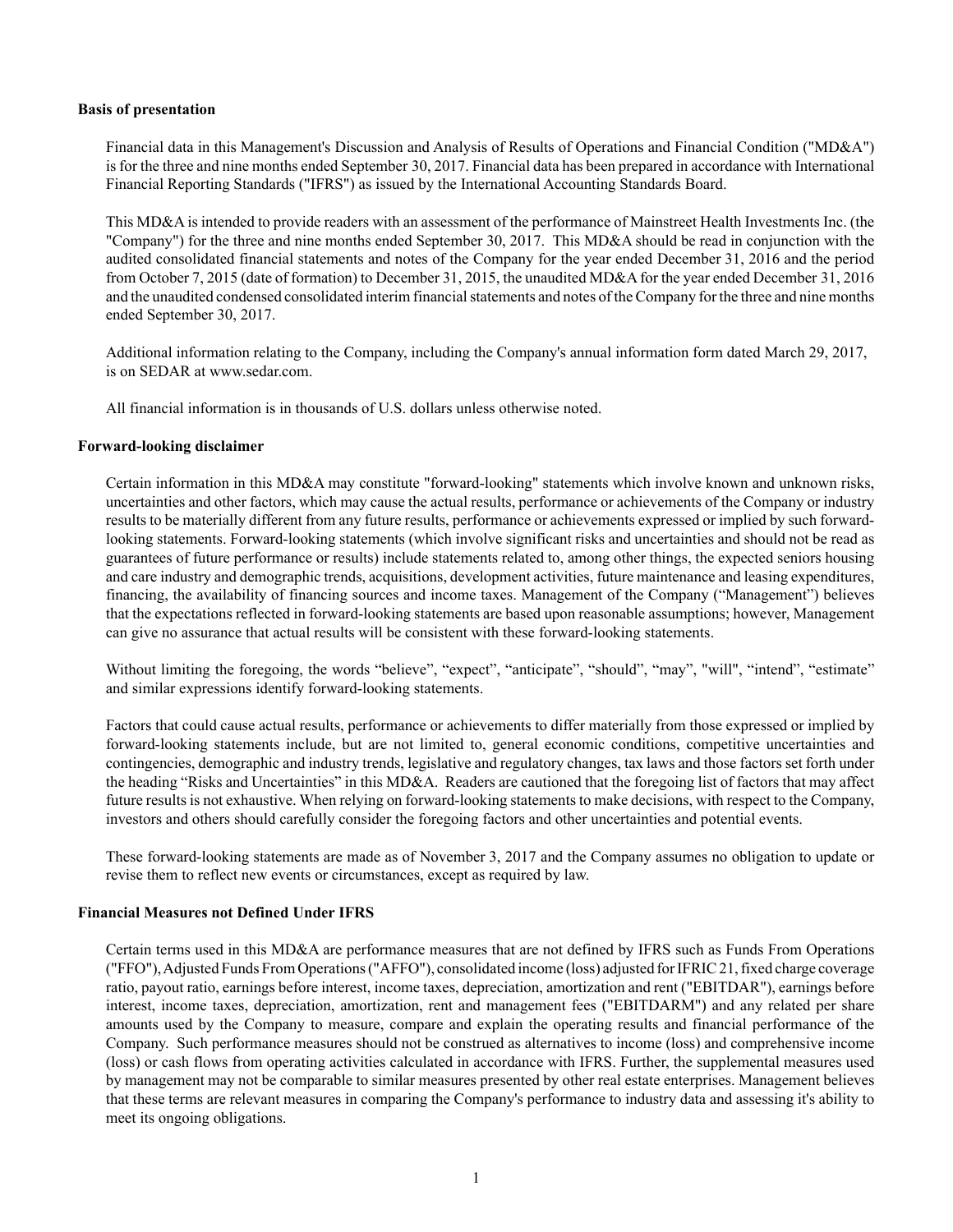#### **Business Overview**

Mainstreet Health Investments Inc. is a corporation continued under the Business Corporations Act (British Columbia). The registered office of the Company is located at 2500 - 700 W Georgia Street, Vancouver, British Columbia V7Y 1B3 and the head office of the Company is located at 333 Bay Street Suite 3400, Toronto, Ontario, M5H 2S7.

The Company primarily owns income-producing seniors housing and care properties throughout the United States and Canada. Specifically, the Company looks to acquire and invest in properties which offer predominately transitional care, long-term care, memory care assisted living and independent living programs. The Company generally owns the land and buildings and leases them to operators on a long-term, triple-net lease basis. Under a triple-net lease structure, the tenant operators assume the operational risks and expenses associated with operating a seniors housing and care facility on the leased premises. The tenant operators provide and manage the service offerings available at the facilities, deliver all care services and maintain the buildings. As of September 30, 2017, the Company owns a portfolio of 34 properties in the United States comprised of 14 long-term care facilities, 12 memory care and assisted living facilities and 8 transitional care properties. The Company has also entered into a joint arrangement with Autumnwood, which jointly owns the real estate of four seniors housing and care facilities located in the province of Ontario, and through a joint venture, operates each of the respective facilities.

The Company also issues financing for the development of seniors housing and care properties. The financing is generally secured behind the construction lender by a pledge of equity interests in the developments and, in some instances, a second mortgage position in the real estate. This financing often provides the Company with the right to purchase the development upon its substantial completion at fair market value. These financings provide the Company with an identifiable and actionable pipeline from which to grow the Company organically.

Management believes that certain characteristics of the North American senior housing and care industry provide a significant opportunity to continue to expand the Company's portfolio of properties. These characteristics include favorable demographic trends, increasing demand, stagnant supply of new facilities and a shift of some services from traditional hospitals to postacute care centers and long-term care facilities. Management also believes that the Company is well-positioned to participate in the sector and capitalize on its projected growth by investing in high quality properties, and partnering with financially and operationally strong tenant operators.

## **Recent Activities**

On March 3, 2017 the Company filed a base shelf prospectus with the securities regulatory authorities in each of the provinces and territories of Canada. The prospectus is valid for a 25-month period, during which time the Company may offer and issue, from time to time, common shares, preferred shares, debt securities, warrants, subscription receipts and units, or any combination thereof, having an aggregate offering price of \$500,000. The intention of the base shelf prospectus is to allow the Company to more quickly access capital when market opportunities permit.

On March 13, 2017, the Company entered into an agreement to acquire two long-term care facilities and one assisted living facility from an unrelated third party for a purchase price of \$38,000. This acquisition was completed on May 10, 2017. The properties are located within the Los Angeles and Phoenix metropolitan areas, and are leased under a triple-net master lease with an initial 20 year term and CPI-based annual escalators. In conjunction with this transaction, the Company agreed to release the seller from its lease obligations on three transitional care facilities the Company owns in Wichita, Kansas; Houston, Texas and Fort Worth, Texas. The release from these lease obligations resulted in the forfeiture of \$750 in lease security deposits, which was recognized in other income during the three months ended June 30, 2017. On May 1, 2017, the Company entered into a lease agreement with a replacement operator with respect to the Houston, Texas property which commenced on August 1, 2017.

On June 6, 2017 the Company amended the terms of the Facility (as defined below) (the "Facility Recast") to extend the maturity date of the term loan from October 30, 2019 to June 6, 2022 and extend the the maturity date of the revolving line of credit from October 31, 2018 to June 6, 2021 with an additional one year extension option. The Facility Recast also increased the total Facility capacity from \$285,000 to \$300,000. The term loan capacity remained consistent at \$200,000 while the revolving line of credit capacity increased from \$85,000 to \$100,000. The amended Facility also includes an accordion feature that would extend the capacity of the total revolving line of credit, the total term commitment or both, by an aggregate amount of \$200,000 bringing the total capacity of the Facility to \$500,000.

On July 25, 2017, the Company announced it has entered into a definitive agreement to sell the Wichita, Kansas and Fort Worth, Texas properties to Mainstreet Property Group, LLC ("Mainstreet LLC") for a combined purchase price of approximately \$47,298. The transaction is subject to standard closing conditions, including satisfactory completion of due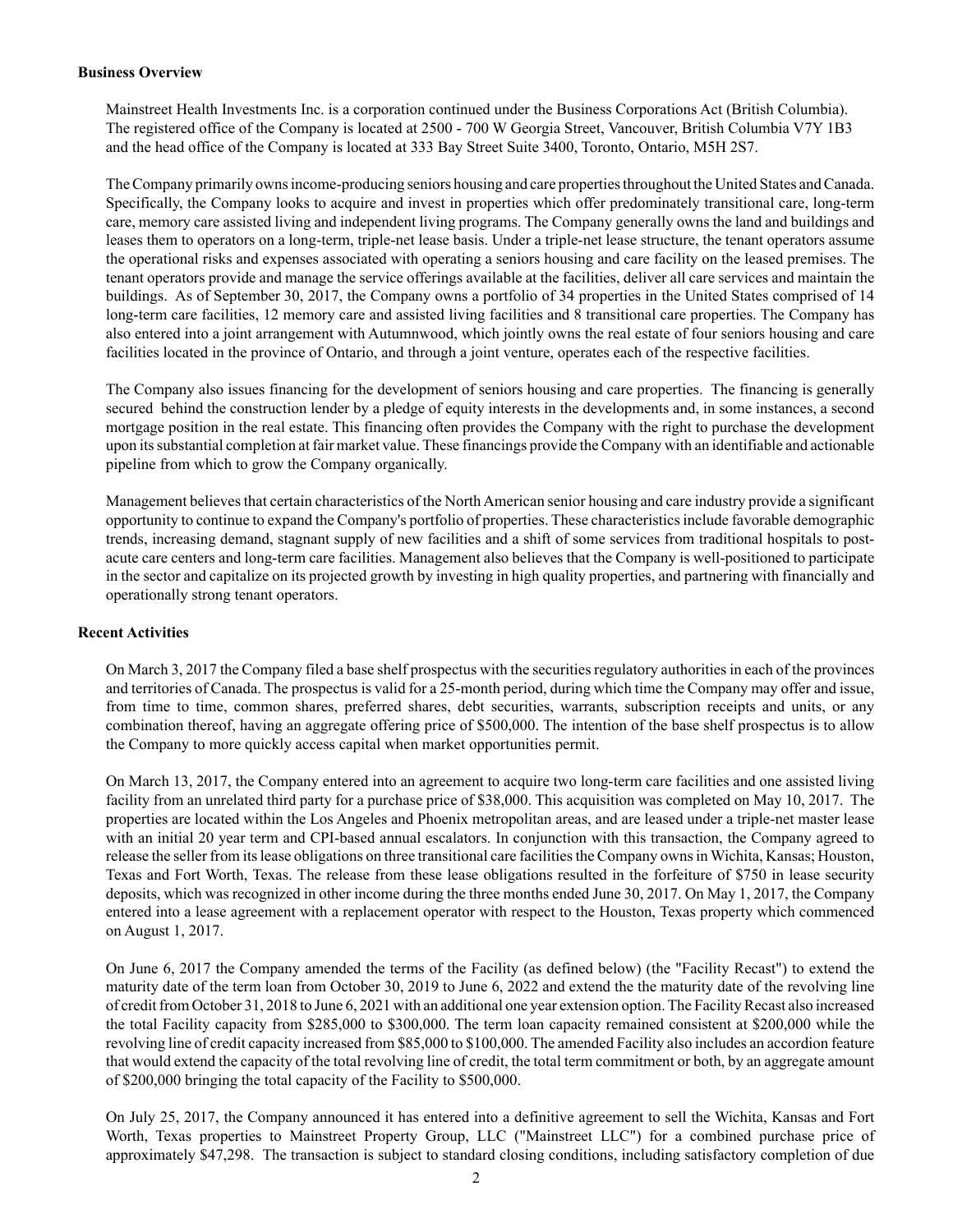diligence, and is expected to close on or before December 29, 2017. In conjunction with this transaction, lease agreements to operate both properties were entered into by an affiliate of Mainstreet LLC and the income support agreement entered into with Mainstreet LLC on November 1, 2016 (the "Income Support Agreement") has been terminated. The triple-net lease agreements, in which rent commenced on July 15, 2017, have initial terms of 15 years and are at market rates, which are equal to the payments previously received under the Income Support Agreement.

In October 2017, the Company entered into a definitive agreement to purchase three transitional care facilities located in Columbia, Missouri, Omaha, Nebraska and Houston, Texas from Mainstreet LLC for a purchase price of approximately \$67,249. The Company intends to fund the transaction through a combination of assumed debt, the retirement of the Company's mezzanine loans outstanding on the three properties, cash on hand and equity in the unencumbered Wichita, Kansas property, which will close in conjunction with the purchase of the three assets. The July 25, 2017 agreement was amended with respect to the Wichita, Kansas property to include it in the above transaction for a purchase price of approximately \$22,775. The Fort Worth property is expected to close separately on or before December 29, 2017 for a purchase price of approximately \$25,221.

A subsidiary of the Company has entered into a loan agreement with Autumnwood Lifestyles Inc., ("Autumnwood") for the purpose of funding pre-development cost on expansion projects at two of the properties in which the Company and Autumnwood are partners in joint arrangements. The Company will own a 50% joint interest in these developments, consistent with its ownership in the other joint arrangements with Autumnwood. As at September 30, 2017, the Company has loaned CDN\$1,000 to fund pre-development costs at the expansion projects.

Effective September 19, 2017, Paul "Zeke" Turner resigned from his position on the board of directors of the Company. Mr. Turner owns or has a majority interest in certain entities with which the Company has transacted, including Mainstreet LLC, Mainstreet Asset Management, Inc. and Mainstreet Investment Company, LLC. These entities are considered related parties with respect to all transactions completed while Mr. Turner served on the Company's board of directors.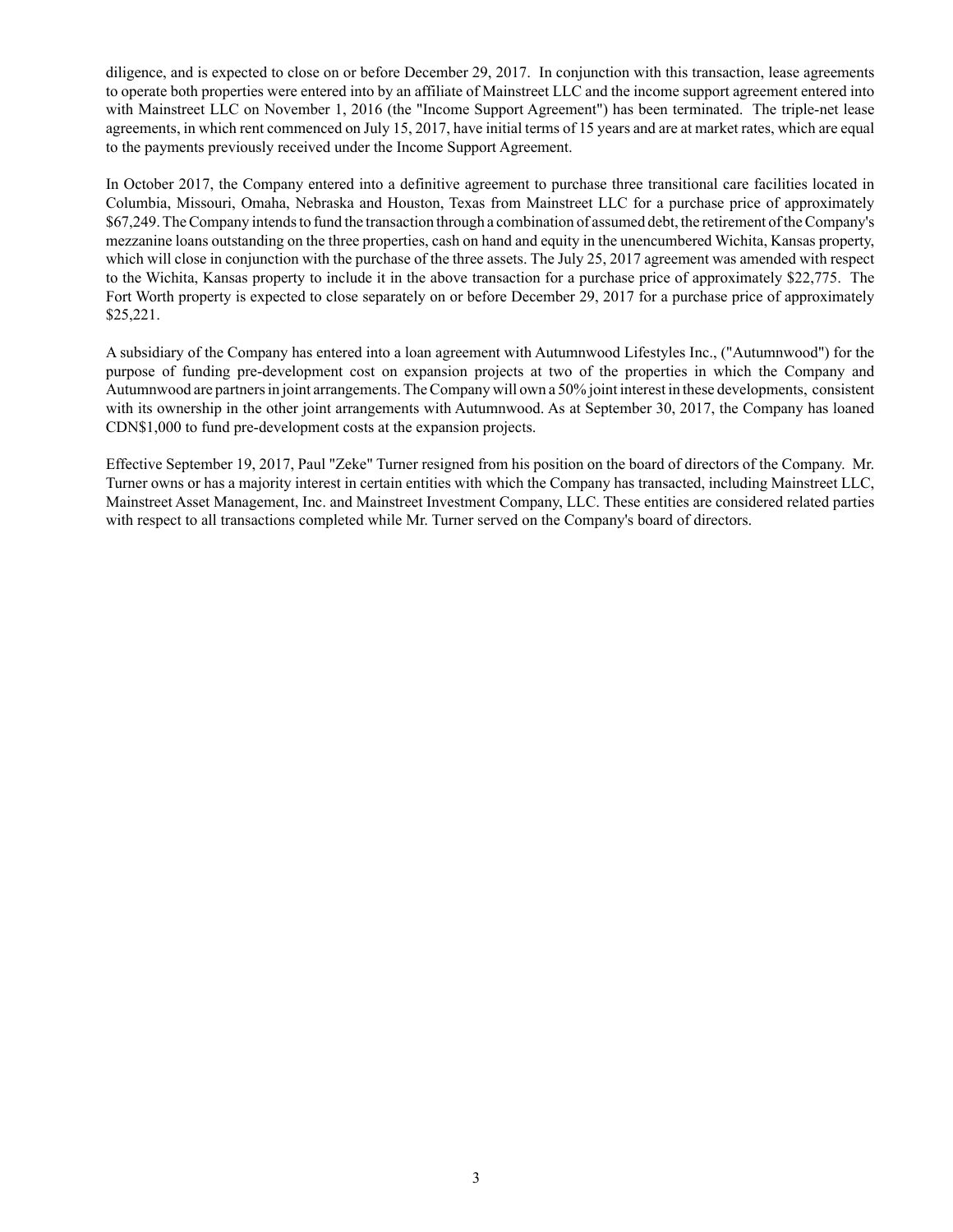| (dollar amounts in thousands of U.S. Dollars, except per share amounts) |                     |              |              |            |  |  |  |  |  |
|-------------------------------------------------------------------------|---------------------|--------------|--------------|------------|--|--|--|--|--|
|                                                                         | As at September 30, |              |              |            |  |  |  |  |  |
|                                                                         |                     | 2017         |              | 2016       |  |  |  |  |  |
| Investment properties                                                   |                     | 38           |              | 22         |  |  |  |  |  |
| Weighted average lease term to maturity (excludes renewal options)      |                     | 13.7 years   |              | 13.9 years |  |  |  |  |  |
| Weighted average facility age.                                          |                     | $11.8$ years |              | 13.2 years |  |  |  |  |  |
| Total assets                                                            | \$                  | 730,376      | <sup>8</sup> | 452,775    |  |  |  |  |  |
| Total indebtedness                                                      | \$                  | 400,174      | -S           | 216,990    |  |  |  |  |  |
| Debt to total assets %                                                  |                     | 54.8%        |              | 47.9%      |  |  |  |  |  |
| Weighted average interest rate <sup>(1)</sup>                           |                     | $4.5\%$      |              | $4.2\%$    |  |  |  |  |  |

|                                               | Three months ended<br>September 30, |               |     |         | Nine months ended<br>September 30, |         |  |
|-----------------------------------------------|-------------------------------------|---------------|-----|---------|------------------------------------|---------|--|
|                                               | 2017                                | 2016          |     | 2017    |                                    | 2016    |  |
| Revenue                                       | \$<br>17,542                        | \$<br>11,037  | \$  | 50,260  | \$                                 | 27,017  |  |
| Finance costs                                 | \$<br>5,355                         | \$<br>2,396   | \$  | 14,586  | \$                                 | 10,867  |  |
| General and administrative expenses           | \$<br>2,166                         | \$<br>955     | \$  | 6,637   | \$                                 | 2,843   |  |
| Net income                                    | \$<br>4,571                         | \$<br>2,137   | \$  | 14,260  | \$                                 | (41)    |  |
| Total comprehensive income                    | \$<br>5,339                         | \$<br>2,137   | \$  | 15,685  | \$                                 | (41)    |  |
| Earnings per share                            | \$<br>0.14                          | \$<br>0.09    | \$  | 0.44    | \$                                 |         |  |
| Diluted Earnings per share                    | \$<br>0.14                          | \$<br>0.09    | \$  | 0.44    | \$                                 |         |  |
| Funds from operations (FFO) $^{(3)}$          | \$<br>7,726                         | \$<br>6,046   | \$  | 22,181  | \$                                 | 9,128   |  |
| FFO per share $(3)$                           | \$<br>0.24                          | \$<br>0.25    | \$  | 0.69    | \$                                 | 0.78    |  |
| Diluted FFO per share <sup>(3)</sup>          | \$<br>0.23                          | \$<br>0.25    | \$  | 0.67    | \$                                 | 0.78    |  |
| Adjusted funds from operations $(AFFO)^{(3)}$ | \$<br>7,062                         | \$<br>5,511   | \$  | 23,411  | \$                                 | 12,680  |  |
| AFFO per share $(3)$                          | \$<br>0.22                          | \$<br>0.23    | \$  | 0.72    | \$                                 | 1.08    |  |
| Diluted AFFO per share <sup>(3)</sup>         | \$<br>0.21                          | \$<br>0.23    | \$  | 0.69    | \$                                 | 1.08    |  |
| Common share dividends declared               | \$<br>5,951                         | \$<br>4,456   | \$  | 17,834  | \$                                 | 5,843   |  |
| Dividends declared per share                  | \$<br>0.18417                       | \$<br>0.18417 | \$  | 0.55251 | \$                                 | 0.24146 |  |
| Payout ratio <sup>(2)</sup>                   | 84%                                 | 81%           | 76% |         | 46%                                |         |  |

(1) The Company's weighted average interest rates as at September 30, 2017 and 2016 includes \$227,223 and \$147,015, respectively, of the Company's debt that is fixed with interest rate swaps.

(2) Payout ratio is a financial measure not defined under IFRS. Payout ratio is calculated by dividing the common share dividends declared by AFFO. The Company made its first monthly dividend declaration for the period beginning June 2, 2016.

(3) FFO and AFFO, and related per share amounts, are financial measures not defined under IFRS. Please refer to the "Financial Measures not Defined Under IFRS" section of this MD&A.

While the Company believes per share measures to be an effective means of evaluating performance, net income and comprehensive income per share, FFO per share and AFFO per share for the nine month period ended September 30, 2016 does not provide a normalized basis on which per share amounts should be evaluated due to the Company's reverse takeover transaction that closed on April 4, 2016 (the "Reverse Takeover"), the offering of common shares on June 2, 2016 (the "June Offering"), and the timing of the property acquisitions.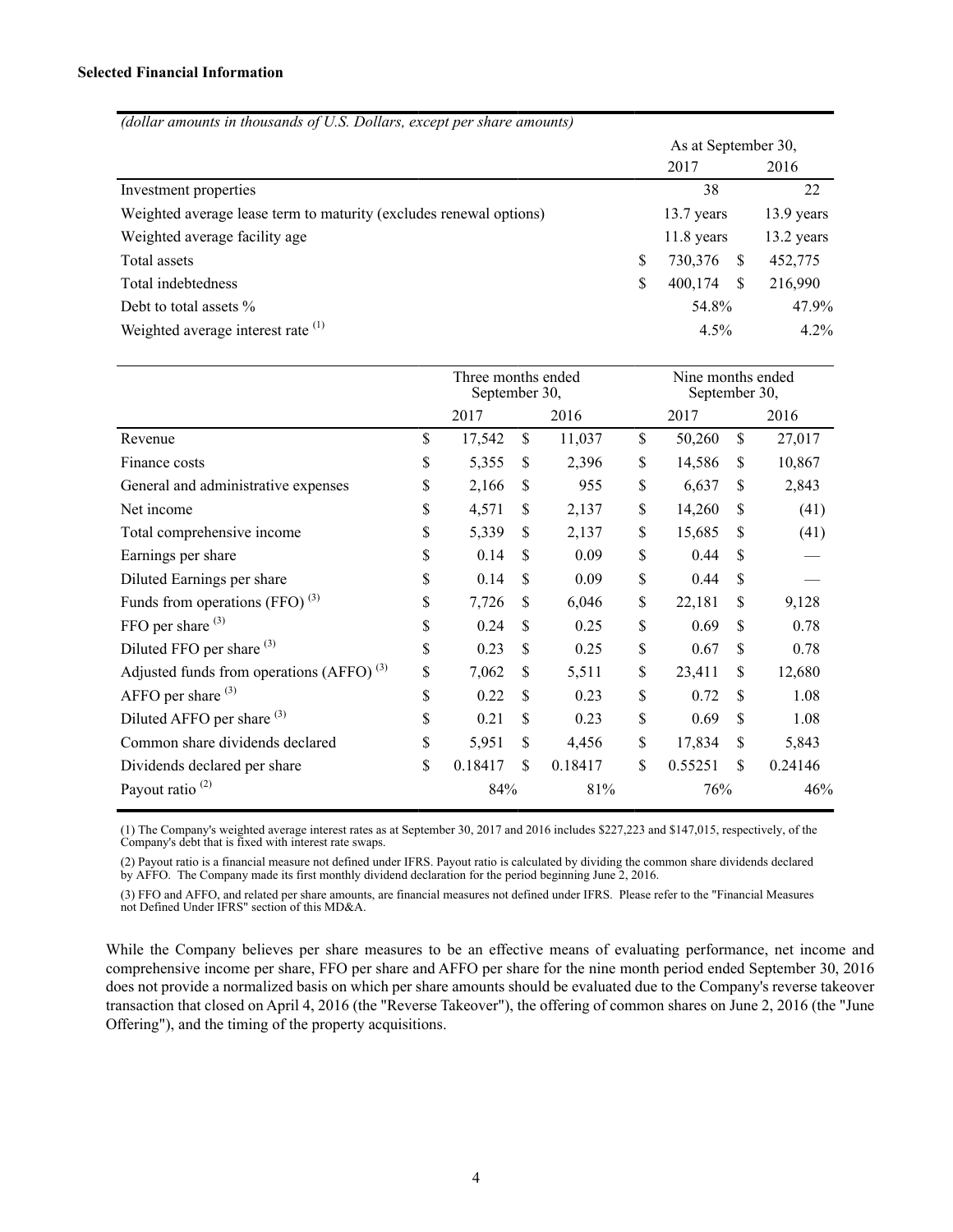## **Results of Operations - Three and Nine Months Ended September 30, 2017**

*(unless otherwise stated, amounts are in thousands of U.S. dollars)*

|                                   | Three months ended September 30, |        | Nine months ended September 30, |           |        |  |  |  |  |
|-----------------------------------|----------------------------------|--------|---------------------------------|-----------|--------|--|--|--|--|
|                                   | 2017                             | 2016   |                                 | 2017      | 2016   |  |  |  |  |
| Cash rentals received             | \$<br>11,990 \$                  | 8,075  | \$                              | 33,202 \$ | 19,741 |  |  |  |  |
| Straight-line rent adjustments    | 1,569                            | 1,180  |                                 | 4,316     | 2,946  |  |  |  |  |
| Property tax recoveries           | 2,255                            | 1,614  |                                 | 6,582     | 4,153  |  |  |  |  |
|                                   | 15,814                           | 10,869 |                                 | 44,100    | 26,840 |  |  |  |  |
| Lease revenue from joint ventures | 746                              |        |                                 | 2,150     |        |  |  |  |  |
| Other income                      | 982                              | 168    |                                 | 4,010     | 177    |  |  |  |  |
| Total revenue                     | \$<br>17,542 \$                  | 11.037 | S                               | 50,260 \$ | 27,017 |  |  |  |  |

#### *Revenue*

Cash rentals received and straight-line rent adjustments relate to lease agreements pursuant to which the Company indirectly leases its income properties to its tenants. All of the Company's leases are triple-net, and property tax recovery represents the revenue recognized for the real estate taxes for which the tenants are responsible to pay. The increase in rental revenues is due to additional properties acquired. Rental revenues for the three and nine months ended September 30, 2017 include revenue from 34 income properties, whereas rental revenues for the three and nine months ended September 30, 2016 include revenues from 22 income properties.

Lease revenue from joint ventures represents revenue earned under lease arrangements with four operating entities which are jointly owned by the Company. Other income relates to interest income earned on outstanding loans receivable as well as, for the nine month period, \$750 of income related to security deposits forfeited during the quarter ended June 30, 2017. The Company has 11 loans outstanding as at September 30, 2017. The Company had 3 loans outstanding in the prior year period.

#### *Finance Costs*

Finance costs consist of the following:

|                                            | Three months ended September 30, |       | Nine months ended September 30, |           |        |  |  |
|--------------------------------------------|----------------------------------|-------|---------------------------------|-----------|--------|--|--|
|                                            | 2017                             | 2016  |                                 | 2017      | 2016   |  |  |
| Interest expense on credit facilities      | \$<br>2,762 \$                   | 1,450 | \$                              | 7,537 \$  | 4,242  |  |  |
| Interest expense on mortgages payable      | 1,443                            | 483   |                                 | 3,216     | 584    |  |  |
| Interest expense on notes payable          |                                  |       |                                 |           | 72     |  |  |
| Interest expense on convertible debentures | 562                              |       |                                 | 1,688     | 4,621  |  |  |
| Preferred share dividends                  |                                  |       |                                 |           | 83     |  |  |
| Amortization and accretion expense         | 557                              | 226   |                                 | 1,784     | 552    |  |  |
| Interest rate swap payments, net           | 33                               | 265   |                                 | 369       | 741    |  |  |
| Mark-to-market debt adjustments            | (2)                              | (28)  |                                 | (8)       | (28)   |  |  |
|                                            | \$<br>5,355 \$                   | 2,396 | S                               | 14,586 \$ | 10,867 |  |  |

Finance costs are primarily related to interest and amortization on the Company's credit facilities and mortgages payable. Interest expense increased in the three and nine months ended September 30, 2017 compared to prior period due primarily to additional debt incurred associated with the assets acquired in the fourth fiscal quarter of 2016 and second fiscal quarter of 2017. A portion of the increase is also attributable to increases in the one month LIBOR rate, which has an impact on the Company's variable rate debt.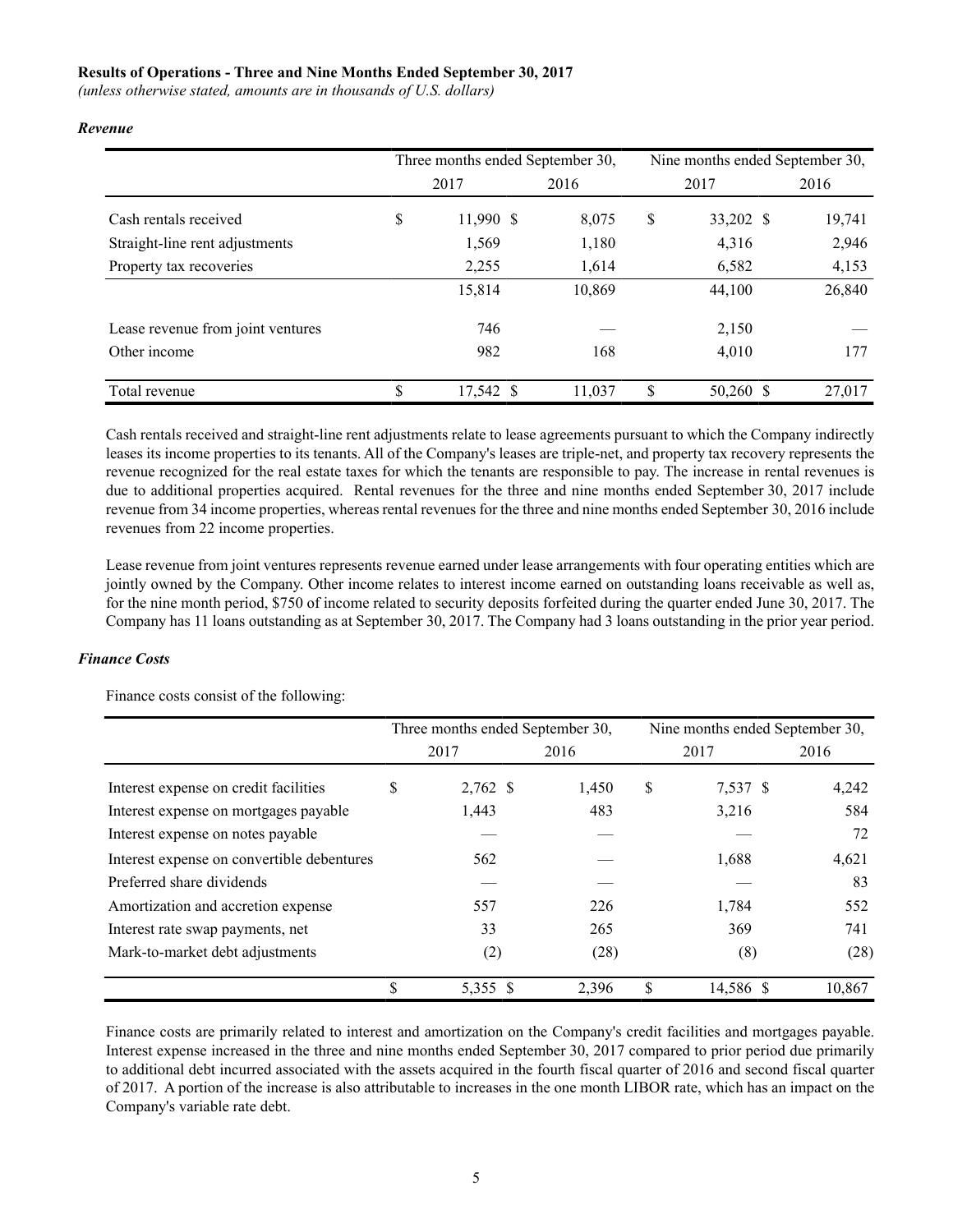Interest expense on convertible debentures for the nine months ended September 30, 2016 was related to the 2015 Convertible Debentures, which were repaid in full on June 2, 2016. Interest expense on convertible debentures for the three and nine months ended September 30, 2017 consisted of interest on the 2016 Convertible Debentures.

## *Real Estate Tax Expense*

Real estate tax expense was \$430 and \$8,774 for the three and nine months ended September 30, 2017, respectively (three and nine months ended September 30, 2016 - \$26 and \$4,647, respectively), which represents property tax expensed for the year for properties owned on the tax assessment date (generally January 1), in accordance with the provisions of *IFRIC 21, Levies*. Real estate tax will be recovered from the Company's tenants under the provisions of their triple net leases.

## *General and Administrative Expense*

General and administrative expense consists of the following:

|                                              | Three months ended September 30, |  |      | Nine months ended September 30, |            |       |  |  |  |
|----------------------------------------------|----------------------------------|--|------|---------------------------------|------------|-------|--|--|--|
|                                              | 2017                             |  | 2016 |                                 | 2017       | 2016  |  |  |  |
| Compensation and benefits                    | \$<br>826 \$                     |  | 147  | S                               | 2,434 \$   | 284   |  |  |  |
| Management and administrative fees           | 68                               |  | 326  |                                 | 203        | 737   |  |  |  |
| Professional fees                            | 467                              |  | 198  |                                 | 1,546      | 1,234 |  |  |  |
| Deferred share compensation                  | 204                              |  | 128  |                                 | 1,299      | 209   |  |  |  |
| Diligence costs for transactions not pursued | 403                              |  |      |                                 | 491        |       |  |  |  |
| Other                                        | 198                              |  | 156  |                                 | 664        | 379   |  |  |  |
|                                              | \$<br>2,166 \$                   |  | 955  | \$                              | $6,637$ \$ | 2,843 |  |  |  |

Compensation and benefits expense includes the cost of salaries, bonuses and benefits during the period. The prior year three and nine month periods include cost of salaries, bonuses and benefits for five direct employees of the Company beginning April 1, 2016. The current year compensation and benefits expense for the three and nine month periods ended increased compared to the prior year as a result of the internalization of management on November 1, 2016.

Management and administrative fees include amounts paid to Mainstreet Asset Management, Inc. ("MAMI") for services provided under the First Asset Management Agreement (as defined below) for the three and nine months ended September 30, 2016 and under an administrative services agreement for the three and nine months ended September 30, 2017.

Professional fees is comprised of costs incurred for external legal counsel, accounting fees and other professional services. The increase in professional fees for the three and nine months period ended September 30, 2017 as compared to the comparable prior year period is primarily due to an increase in services provided due to growth in the Company and the level of service required subsequent to the internalization of management on November 1, 2016.

Deferred share compensation for the prior year three and nine month periods ended September 30, 2016 relates to a grant of shares made on June 2, 2016. The expense for the three and nine month periods ended September 30, 2017 increased over the prior year due to expense associated with employee grants made after June 2, 2016, as well as expense associated with a separation agreement entered into between the Company and its former chief executive officer.

Diligence costs for transactions not pursued during the three and nine month periods ended September 30, 2017 include expenses related to the evaluation of investment opportunities that did not result in a purchase transaction. During the current quarter, these costs are primarily the result of the Company's pursuit of a significant investment, which the Company ultimately decided was not in the best interest of its shareholders. There were no comparable costs incurred during the prior year periods.

Other general and administrative expense primarily includes the cost of insurance, fees earned by directors of the Company, travel and entertainment expense, investor relations and marketing. The increase as compared to the prior year three and nine month periods is primarily due to growth associated with additional properties owned.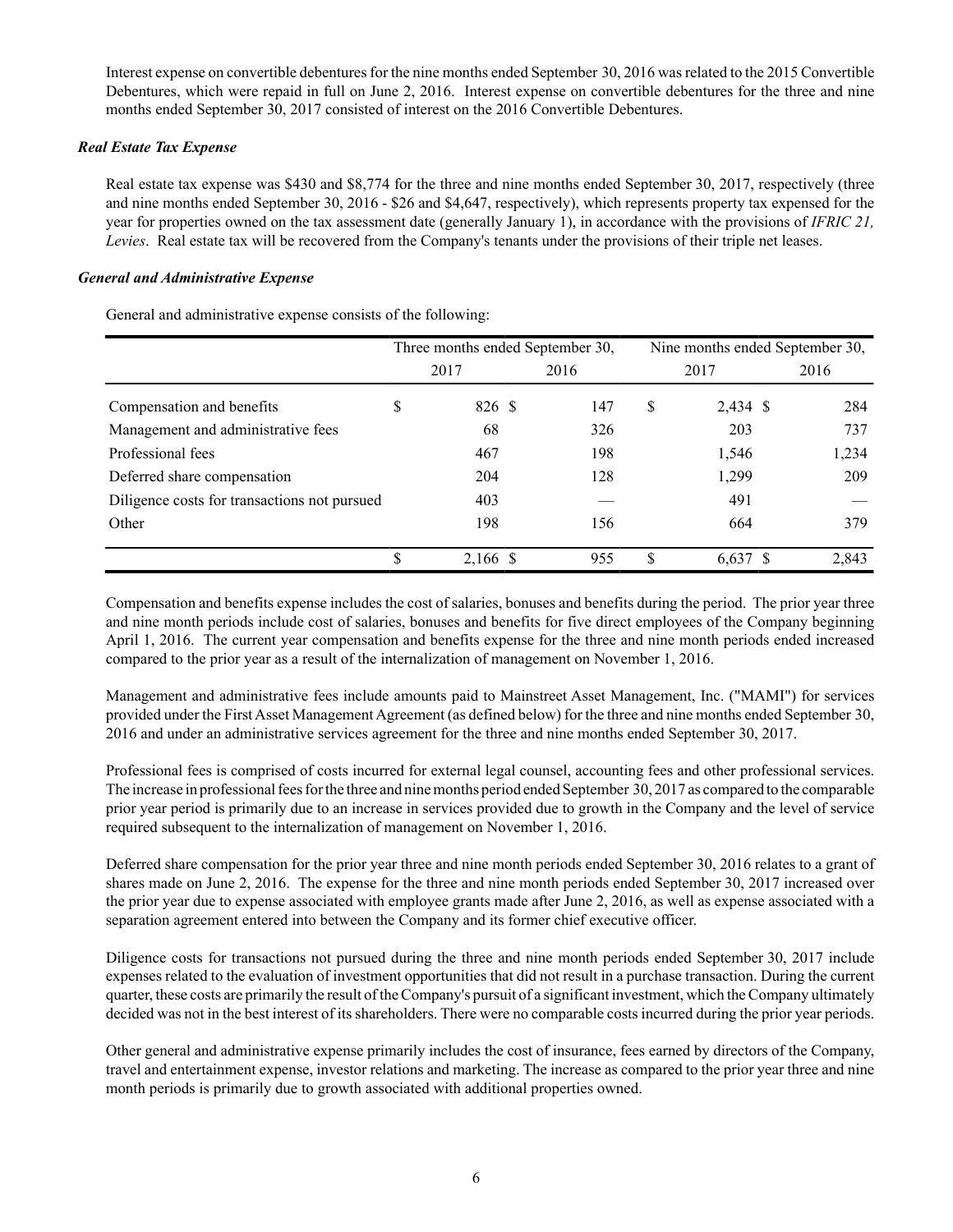## *Change in Value of Investment Properties*

The change in value of investment properties was a decrease of \$374 and an increase of \$1,265 for the three and nine months ended September 30, 2017, respectively. The change in value is due to an adjustment to record investment properties at fair value based on the Company's estimate of fair value using level 3 inputs as of September 30, 2017 and an adjustment to offset the impact of the increase in straight-line rent receivable.

## *Change in Value of Financial Instruments*

Change in value of financial instruments is comprised of changes in the Company's interest rate swap agreements and changes in the value of the income support receivable. For the three and nine months ended September 30, 2017, the Company recognized income of \$0 and \$1,107, respectively, related to the value of the income support receivable. In July 2017, the Company entered lease agreements on the remaining unleased properties and the Income Support Agreement was terminated. Rent for the properties commenced on July 15, 2017. There were no changes in fair value of income support receivable recognized in the condensed consolidated interim statements of income (loss) and comprehensive income (loss) during the comparable prior year period.

For the three and nine months ended September 30, 2017, the Company recorded income (loss) of \$155 and (\$16), respectively, in the value of interest rate swaps. The change in value of interest rate swaps in the prior year three and nine months ended September 30, 2016 was an increase (decrease) of \$1,003 and (\$1,663), respectively. The interest rate swaps are not designated as hedges and are marked to fair value each reporting period.

## *Income Tax Expense*

For the Canadian and U.S. corporate subsidiaries of the Company, income tax expense is comprised of current and deferred tax. Certain of the Company's subsidiaries are limited partnerships, and are accordingly not subject to income tax. Taxable income or loss of the partnerships is allocated to their partners.

Deferred tax is recognized in respect of temporary differences between the carrying amounts of assets and liabilities for financial reporting purposes and the amounts used for taxation purposes. Deferred tax is measured at the tax rates that are expected to be applied to temporary differences when they reverse, based on the laws that have been enacted or substantively enacted by the reporting date.

For the three and nine months ended September 30, 2017 the Company had current income tax expense of \$0 and \$28, respectively (three and nine months ended September 30, 2016 - NIL). The Company anticipates that future current income tax expense will result from distributions from its U.S. subsidiaries to the Canadian corporation, which will be subject to a 5% withholding tax. No such distributions were made during the periods presented.

## *Cash Flow Analysis*

|                                                  |      | Nine months ended September 30, |            |  |  |  |  |  |  |
|--------------------------------------------------|------|---------------------------------|------------|--|--|--|--|--|--|
|                                                  | 2017 |                                 |            |  |  |  |  |  |  |
| Cash provided by operating activities            |      | 24,430 \$                       | 4,356      |  |  |  |  |  |  |
| Cash provided by financing activities            |      | 23,096                          | 116,542    |  |  |  |  |  |  |
| Cash used in investing activities                |      | (51,269)                        | (120, 176) |  |  |  |  |  |  |
| (Decrease) increase in cash and cash equivalents |      | $(3,743)$ \$                    | 722        |  |  |  |  |  |  |

## *Cash Provided by Operating Activities*

Cash provided by operating activities for the nine months ended September 30, 2017 increased over the comparable prior year period primarily due to the net impact of operating cash flows of acquisitions made and loans receivable issued. The change in cash provided by operating activities was also impacted by changes in working capital balances.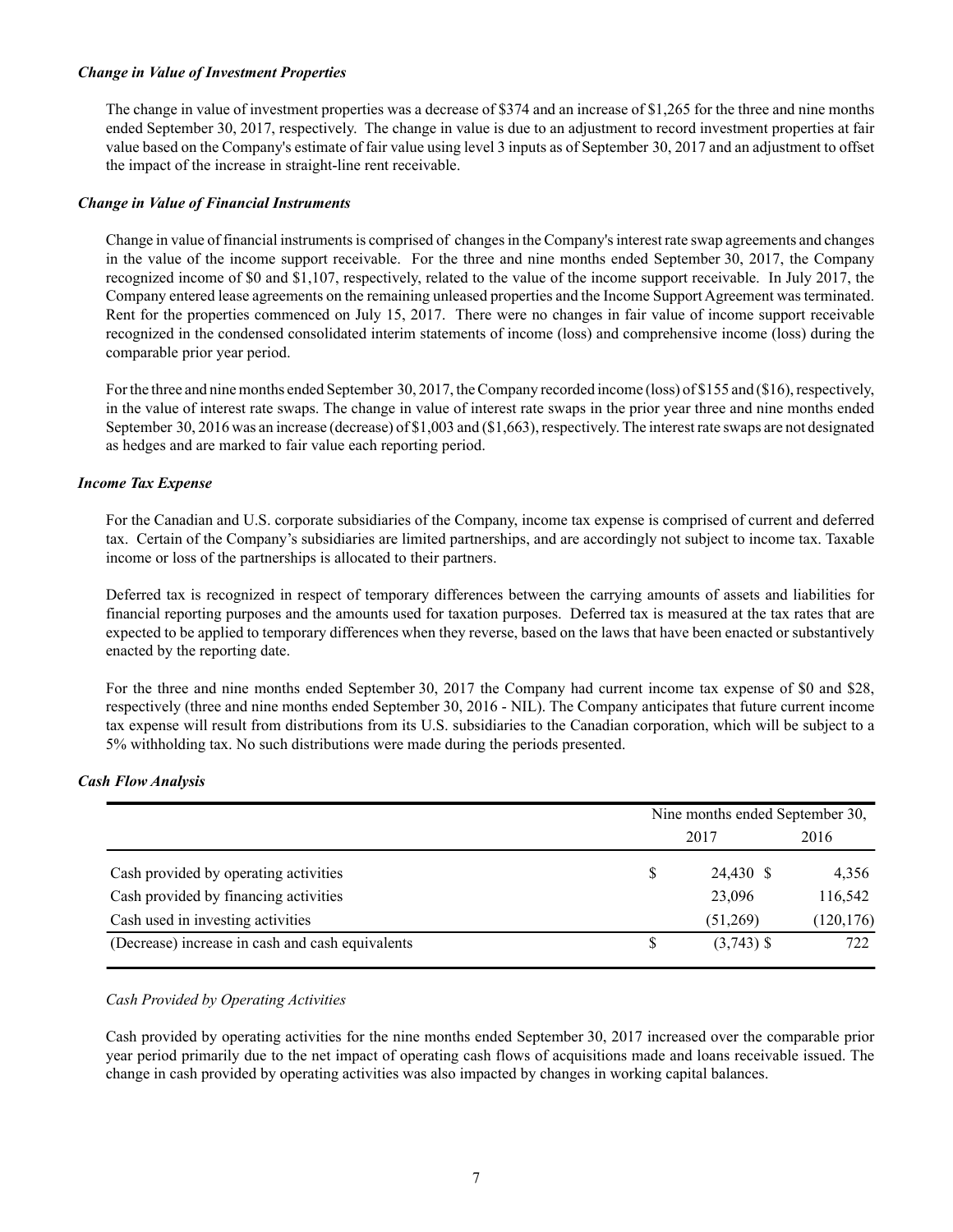## *Cash Provided by Financing Activities*

Cash provided by financing activities for the nine months ended September 30, 2017 was \$23,096 as compared to cash provided by financing activities of \$116,542 in the prior year period. The current period cash provided by financing activities was primarily driven by net proceeds from credit facility and mortgage activity offset by debt issuance costs incurred associated with new and refinanced mortgages, property acquisitions and the Facility Recast. In addition, the Company paid dividends of \$17,569 during the period.

Financing costs provided in the prior year nine month period ended September 30, 2016 included \$99,073 of proceeds from the issuance of shares, net of issuance costs. It also included net proceeds from credit facilities and mortgages payable of \$24,196, the net repayment of notes payable of \$2,500 and dividends paid of \$4,349.

## *Cash Used in Investing Activities*

Cash used in investing activities for the nine months ended September 30, 2017 was \$51,269. This was primarily due to \$47,991 used for the purchase of the Ensign Properties on May 10, 2017 and capital expenditures made during the period. In addition, the Company issued loans receivable for \$5,045, received \$6,604 as repayment of mezzanine loans receivable and paid construction payables of \$4,837.

For the nine months ended September 30, 2016, the Company used \$107,934 in the acquisition of 12 properties and capital expenditures. In addition, the Company issued a mezzanine loan for \$8,789 and paid a deposit on a future acquisition of \$3,180.

## **Reconciliation of Condensed Consolidated Interim Statements of Income (Loss)**

Consolidated income (loss) as adjusted for IFRIC 21 is a non-IFRS measure representing the adjustment of property tax expense on all investment properties located in the United States, based on the period of ownership throughout the period presented. Consolidated income (loss) adjusted for IFRIC 21 does not have any standardized meaning proscribed by IFRS.

The following tables provide a reconciliation from the Company's condensed consolidated interim statements of income (loss) and comprehensive income (loss) prepared in accordance with IFRS to consolidated income (loss), adjusted for IFRIC 21, as described above, for the affected reporting periods presented.

| Nine months ended September 30, 2017                | Condensed<br>consolidated interim<br>statements of income<br>(loss) and<br>comprehensive<br>income (loss) | IFRIC 21 property<br>tax adjustment | Consolidated income<br>(loss) adjusted for<br>IFRIC <sub>21</sub> |
|-----------------------------------------------------|-----------------------------------------------------------------------------------------------------------|-------------------------------------|-------------------------------------------------------------------|
| Revenue:                                            |                                                                                                           |                                     |                                                                   |
| Cash rentals received                               | \$<br>33,202                                                                                              | \$                                  | \$<br>33,202                                                      |
| Straight-line rent adjustments                      | 4,316                                                                                                     |                                     | 4,316                                                             |
| Property tax recoveries                             | 6,582                                                                                                     |                                     | 6,582                                                             |
| Lease revenue from joint ventures                   | 2,150                                                                                                     |                                     | 2,150                                                             |
| Other income                                        | 4,010                                                                                                     |                                     | 4,010                                                             |
|                                                     | 50,260                                                                                                    |                                     | 50,260                                                            |
| Expenses (income):                                  |                                                                                                           |                                     |                                                                   |
| Finance costs                                       | 14,586                                                                                                    |                                     | 14,586                                                            |
| Real estate tax expense                             | 8,774                                                                                                     | (1,946)                             | 6,828                                                             |
| General and administrative expenses                 | 6,637                                                                                                     |                                     | 6,637                                                             |
| Change in value of investment properties - IFRIC 21 | (1,946)                                                                                                   | 1,946                               |                                                                   |
| Change in value of investment properties            | (1,265)                                                                                                   |                                     | (1,265)                                                           |
| Change in value of financial instruments            | (1,091)                                                                                                   |                                     | (1,091)                                                           |
| Income before income taxes                          | 24,565                                                                                                    |                                     | 24,565                                                            |
| Income tax expense:                                 |                                                                                                           |                                     |                                                                   |
| Deferred                                            | 10,277                                                                                                    |                                     | 10,277                                                            |
| Current                                             | 28                                                                                                        |                                     | 28                                                                |
| Net income (loss)                                   | \$<br>14,260                                                                                              | \$                                  | \$<br>14,260                                                      |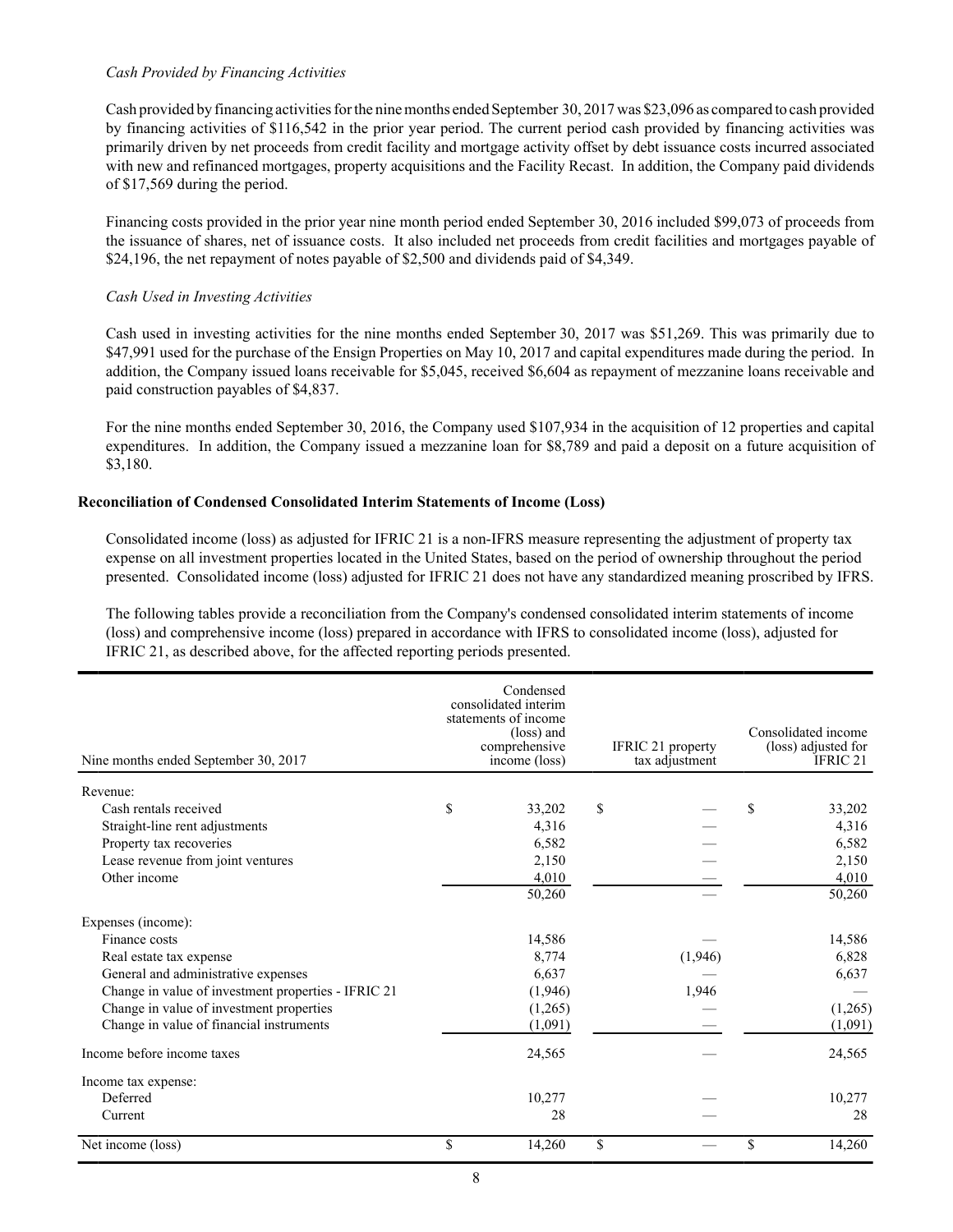| Three months ended September 30, 2017               | Condensed<br>consolidated interim<br>statements of income<br>(loss) and<br>comprehensive<br>income (loss) | IFRIC 21 property<br>tax adjustment | Consolidated income<br>(loss) adjusted for<br>IFRIC 21 |
|-----------------------------------------------------|-----------------------------------------------------------------------------------------------------------|-------------------------------------|--------------------------------------------------------|
| Revenue:                                            |                                                                                                           |                                     |                                                        |
| Cash rentals received                               | \$<br>11,990                                                                                              | \$                                  | \$<br>11,990                                           |
| Straight-line rent adjustments                      | 1,569                                                                                                     |                                     | 1,569                                                  |
| Property tax recoveries                             | 2,255                                                                                                     |                                     | 2,255                                                  |
| Lease revenue from joint ventures                   | 746                                                                                                       |                                     | 746                                                    |
| Other income                                        | 982                                                                                                       |                                     | 982                                                    |
|                                                     | 17,542                                                                                                    |                                     | 17,542                                                 |
| Expenses (income):                                  |                                                                                                           |                                     |                                                        |
| Finance costs                                       | 5,355                                                                                                     |                                     | 5,355                                                  |
| Real estate tax expense                             | 430                                                                                                       | 1,865                               | 2,295                                                  |
| General and administrative expenses                 | 2,166                                                                                                     |                                     | 2,166                                                  |
| Change in value of investment properties - IFRIC 21 | 1,865                                                                                                     | (1, 865)                            |                                                        |
| Change in value of investment properties            | 374                                                                                                       |                                     | 374                                                    |
| Change in value of financial instruments            | (155)                                                                                                     |                                     | (155)                                                  |
| Income before income taxes                          | 7,507                                                                                                     |                                     | 7,507                                                  |
| Income tax expense:                                 |                                                                                                           |                                     |                                                        |
| Deferred                                            | 2,936                                                                                                     |                                     | 2,936                                                  |
| Current                                             |                                                                                                           |                                     |                                                        |
| Net income (loss)                                   | \$<br>4,571                                                                                               | \$                                  | \$<br>4,571                                            |

| Nine months ended September 30, 2016                | Condensed<br>consolidated interim<br>statements of income<br>(loss) and<br>comprehensive<br>income (loss) | IFRIC 21 property<br>tax adjustment | Consolidated income<br>(loss) adjusted for<br>IFRIC <sub>21</sub> |
|-----------------------------------------------------|-----------------------------------------------------------------------------------------------------------|-------------------------------------|-------------------------------------------------------------------|
| Revenue:                                            |                                                                                                           |                                     |                                                                   |
| Cash rentals received                               | \$<br>19,741                                                                                              | \$                                  | \$<br>19,741                                                      |
| Straight-line rent adjustments                      | 2,946                                                                                                     |                                     | 2,946                                                             |
| Property tax recoveries                             | 4,153                                                                                                     |                                     | 4,153                                                             |
| Lease revenue from joint ventures                   |                                                                                                           |                                     |                                                                   |
| Other income                                        | 177                                                                                                       |                                     | 177                                                               |
|                                                     | $\overline{27,017}$                                                                                       |                                     | 27,017                                                            |
| Expenses (income):                                  |                                                                                                           |                                     |                                                                   |
| Finance costs                                       | 10,867                                                                                                    |                                     | 10,867                                                            |
| Real estate tax expense                             | 4,647                                                                                                     | (468)                               | 4,179                                                             |
| General and administrative expenses                 | 2,843                                                                                                     |                                     | 2,843                                                             |
| Change in value of investment properties - IFRIC 21 | (468)                                                                                                     | 468                                 |                                                                   |
| Change in value of investment properties            | 5,886                                                                                                     |                                     | 5,886                                                             |
| Change in value of financial instruments            | 1,663                                                                                                     |                                     | 1,663                                                             |
| Income before income taxes                          | 1,579                                                                                                     |                                     | 1,579                                                             |
| Income tax expense:                                 |                                                                                                           |                                     |                                                                   |
| Deferred                                            | 1,620                                                                                                     |                                     | 1,620                                                             |
| Current                                             |                                                                                                           |                                     |                                                                   |
| Net income (loss)                                   | \$<br>(41)                                                                                                | \$                                  | \$<br>(41)                                                        |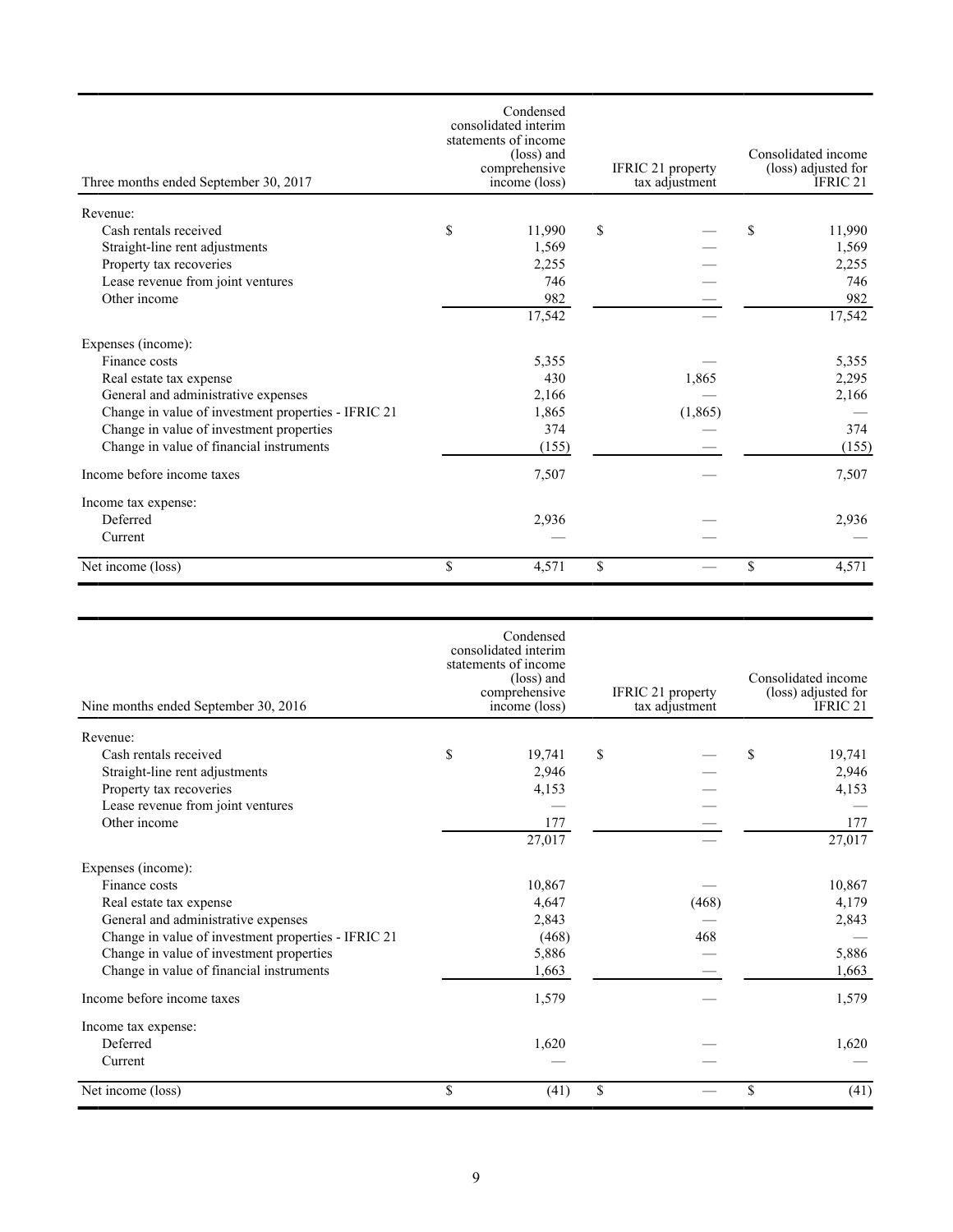| Three months ended September 30, 2016               | Condensed<br>consolidated interim<br>statements of income<br>(loss) and<br>comprehensive<br>income (loss) | IFRIC 21 property<br>tax adjustment | Consolidated income<br>(loss) adjusted for<br>IFRIC 21 |
|-----------------------------------------------------|-----------------------------------------------------------------------------------------------------------|-------------------------------------|--------------------------------------------------------|
| Revenue:                                            |                                                                                                           |                                     |                                                        |
| Cash rentals received                               | \$<br>8,075                                                                                               | \$                                  | \$<br>8,075                                            |
| Straight-line rent adjustments                      | 1,180                                                                                                     |                                     | 1,180                                                  |
| Property tax recoveries                             | 1,614                                                                                                     |                                     | 1,614                                                  |
| Lease revenue from joint ventures                   |                                                                                                           |                                     |                                                        |
| Other income                                        | 168                                                                                                       |                                     | 168                                                    |
|                                                     | 11,037                                                                                                    |                                     | 11,037                                                 |
| Expenses (income):                                  |                                                                                                           |                                     |                                                        |
| Finance costs                                       | 2,396                                                                                                     |                                     | 2,396                                                  |
| Real estate tax expense                             | 26                                                                                                        | 1,614                               | 1,640                                                  |
| General and administrative expenses                 | 955                                                                                                       |                                     | 955                                                    |
| Change in value of investment properties - IFRIC 21 | 1,614                                                                                                     | (1,614)                             |                                                        |
| Change in value of investment properties            | 3,292                                                                                                     |                                     | 3,292                                                  |
| Change in value of financial instruments            | (1,003)                                                                                                   |                                     | (1,003)                                                |
| Income before income taxes                          | 3,757                                                                                                     |                                     | 3,757                                                  |
| Income tax expense:                                 |                                                                                                           |                                     |                                                        |
| Deferred                                            | 1,620                                                                                                     |                                     | 1,620                                                  |
| Current                                             |                                                                                                           |                                     |                                                        |
| Net income (loss)                                   | \$<br>2,137                                                                                               | \$                                  | \$<br>2,137                                            |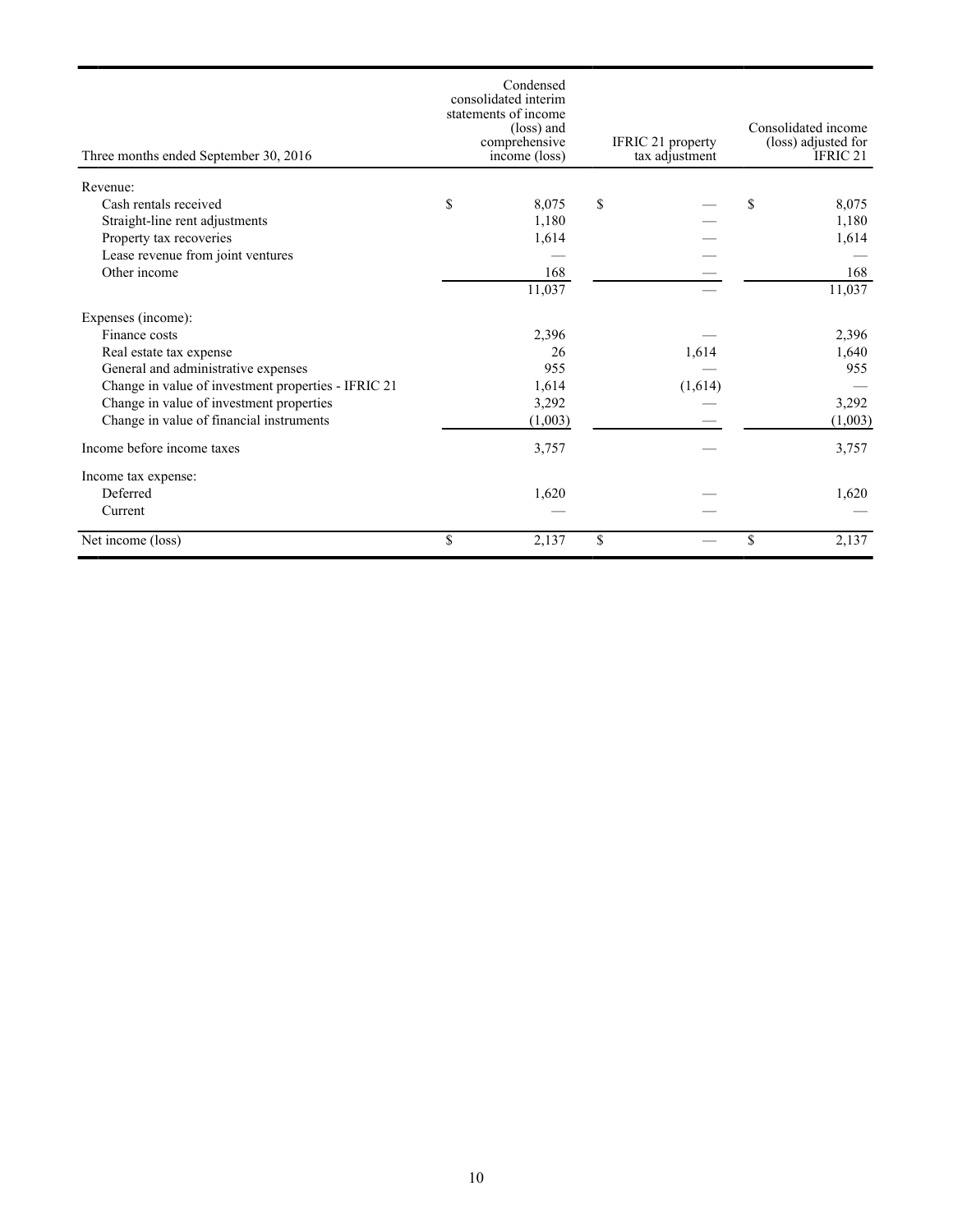## **Financial Position**

Total assets of \$730,376 are primarily comprised of \$684,980 of investment properties, which represents the fair market value of the Company's portfolio of properties including capital expenditures during the nine months ended September 30, 2017. Cash on hand at September 30, 2017 was \$3,908, other assets were \$948, and loans receivable were \$27,594. Other assets primarily consists of \$217 of deposits paid on future acquisitions, \$374 of prepaid expense and \$357 of other costs. Tenant and other receivables of \$9,011 is primarily comprised of real estate tax and rent receivables. The loans receivable balance primarily relates to the issuance of mezzanine loans to a related party for the development of seniors housing and care properties in the United States. The Company's derivative asset balance of \$1,926 represents the fair market value of interest rate swap agreements that are an asset to the Company.

Total liabilities of \$434,104 includes current liabilities of \$40,618 and non-current liabilities of \$393,486. The current liabilities include \$9,569 of real estate taxes payable, of which \$510 relates to the period prior to the Company's ownership of the respective properties, and for which cash consideration was provided by the seller at closing, and \$9,059 of which relates to real estate tax liabilities. Accounts payable and accrued liabilities represents \$2,947 of the balance in current liabilities. In addition, current liabilities includes \$18,624 representing the current portion of mortgages payable, net of loan fees, \$5,888 representing the current balance outstanding on the credit facilities, net of loan fees, \$1,605 in construction payables and \$1,985 to record a dividend payable. Non-current liabilities include \$113,410 representing the non-current portion of mortgages payable, net of loan fees, \$220,494 representing the non-current balance outstanding on the credit facilities, net of loan fees, and a \$15,867 deferred tax liability. Other non-current liabilities of \$1,558 primarily consists of security deposits received from tenants and a liability related deferred shares granted under the Company's deferred share incentive plan.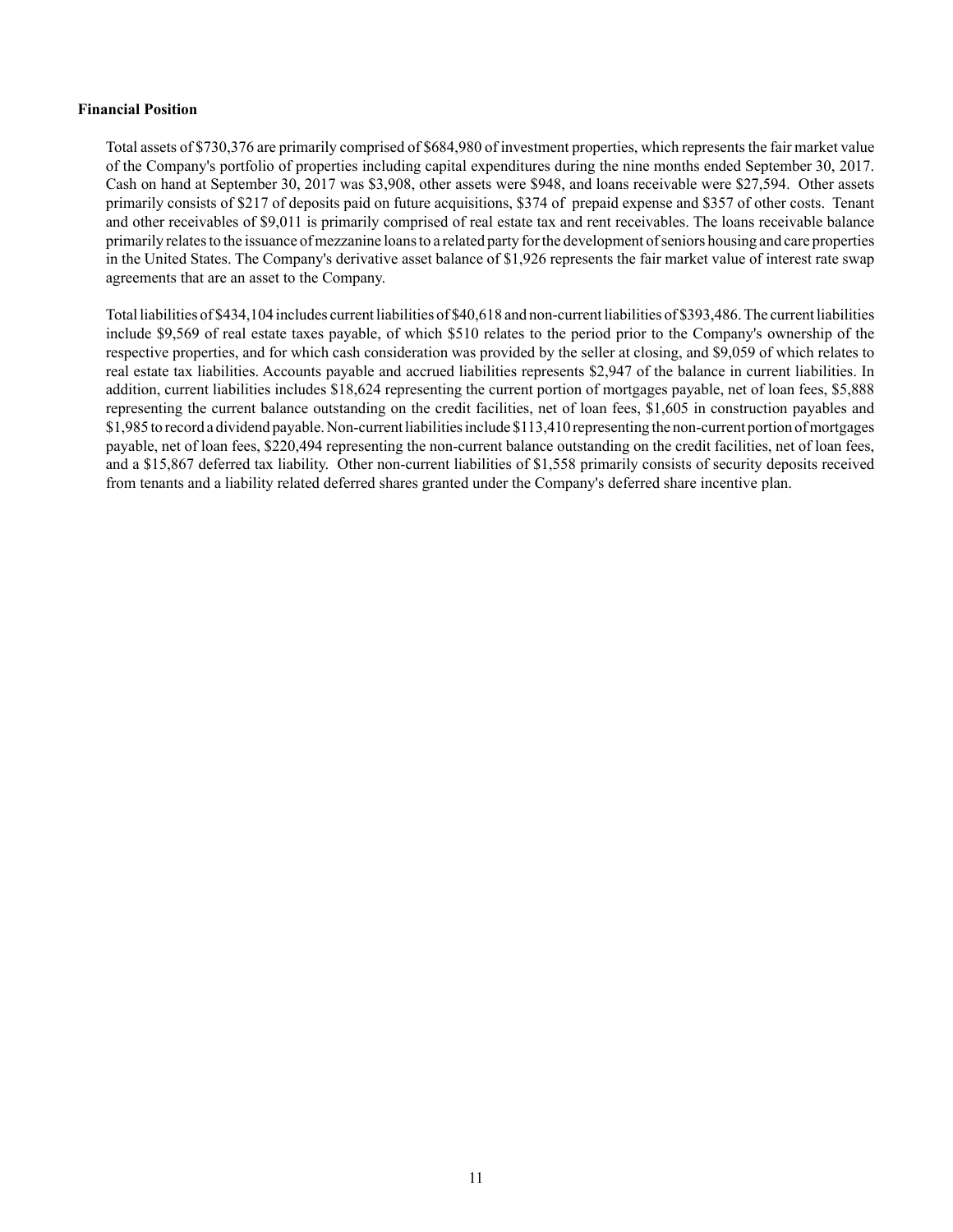## **Summary of Quarterly Results**

The following table summarizes the Company's quarterly unaudited financial information from October 7, 2015 through September 30, 2017:

|                                                                   |               | Three months<br>ended<br>September 30.<br>2017 |               | Three months<br>ended June 30.<br>2017 |               | Three months<br>ended<br>March 31.<br>2017 |               | Three months<br>ended<br>December 31.<br>2016 |               |         |     |             |     |             |    |         |  |  |  |  |  |  |  |  |  |  |  | Three months<br>ended<br>September 30.<br>2016 |  | Three months<br>ended<br>June 30, 2016 |  | Three months<br>ended<br>March 31.<br>2016 |  | Period from<br>October 7.<br>2015 to<br>December 31.<br>2015 |
|-------------------------------------------------------------------|---------------|------------------------------------------------|---------------|----------------------------------------|---------------|--------------------------------------------|---------------|-----------------------------------------------|---------------|---------|-----|-------------|-----|-------------|----|---------|--|--|--|--|--|--|--|--|--|--|--|------------------------------------------------|--|----------------------------------------|--|--------------------------------------------|--|--------------------------------------------------------------|
| Revenue                                                           | \$            | 17,542                                         | <sup>\$</sup> | 17,196                                 | <sup>\$</sup> | 15,522                                     | -S            | 13,849                                        | -S            | 11,037  | - S | 8,625       | - S | 7,354       | -S | 5,107   |  |  |  |  |  |  |  |  |  |  |  |                                                |  |                                        |  |                                            |  |                                                              |
| Finance costs                                                     |               | 5,355                                          |               | 4,885                                  |               | 4,346                                      |               | 3,100                                         |               | 2,396   |     | 4,030       |     | 4,441       |    | 2,808   |  |  |  |  |  |  |  |  |  |  |  |                                                |  |                                        |  |                                            |  |                                                              |
| Real estate tax expense                                           |               | 430                                            |               | 485                                    |               | 7,859                                      |               | 397                                           |               | 26      |     |             |     | 4,621       |    |         |  |  |  |  |  |  |  |  |  |  |  |                                                |  |                                        |  |                                            |  |                                                              |
| General and administrative expenses                               |               | 2,166                                          |               | 2,084                                  |               | 2,387                                      |               | 2,115                                         |               | 955     |     | 1,396       |     | 492         |    | 1,266   |  |  |  |  |  |  |  |  |  |  |  |                                                |  |                                        |  |                                            |  |                                                              |
| Change in value of investment properties -<br>IFRIC <sub>21</sub> |               | 1,865                                          |               | 2,043                                  |               | (5,854)                                    |               | 1,767                                         |               | 1,614   |     | 1,384       |     | (3,466)     |    | 843     |  |  |  |  |  |  |  |  |  |  |  |                                                |  |                                        |  |                                            |  |                                                              |
| Change in value of investment properties                          |               | 374                                            |               | (1,692)                                |               | 53                                         |               | 622                                           |               | 3,292   |     | 1,772       |     | 822         |    | 5,945   |  |  |  |  |  |  |  |  |  |  |  |                                                |  |                                        |  |                                            |  |                                                              |
| Change in value of financial instruments                          |               | (155)                                          |               | 1,249                                  |               | (2,185)                                    |               | (3,206)                                       |               | (1,003) |     | 816         |     | 1,850       |    |         |  |  |  |  |  |  |  |  |  |  |  |                                                |  |                                        |  |                                            |  |                                                              |
| Deferred income tax expense                                       |               | 2,936                                          |               | 3,408                                  |               | 3,933                                      |               | 3,916                                         |               | 1,620   |     |             |     |             |    |         |  |  |  |  |  |  |  |  |  |  |  |                                                |  |                                        |  |                                            |  |                                                              |
| Current income tax expense                                        |               |                                                |               | 28                                     |               |                                            |               |                                               |               |         |     |             |     |             |    |         |  |  |  |  |  |  |  |  |  |  |  |                                                |  |                                        |  |                                            |  |                                                              |
| Net income (loss)                                                 |               | 4,571                                          |               | 4,706                                  |               | 4,983                                      |               | 5,138                                         |               | 2,137   |     | (773)       |     | (1,406)     |    | (5,755) |  |  |  |  |  |  |  |  |  |  |  |                                                |  |                                        |  |                                            |  |                                                              |
| Income (loss) per share: Basic                                    | \$            | 0.14                                           | \$            | 0.15                                   | -S            | 0.15                                       | <sup>\$</sup> | 0.17                                          | -\$           | 0.09    | -S  | $(0.09)$ \$ |     | $(0.68)$ \$ |    | (2.78)  |  |  |  |  |  |  |  |  |  |  |  |                                                |  |                                        |  |                                            |  |                                                              |
| Income (loss) per share: Diluted                                  | \$            | 0.14                                           | <sup>\$</sup> | 0.15                                   | <sup>\$</sup> | 0.15                                       | <sup>\$</sup> | 0.17                                          | <sup>\$</sup> | 0.09    | -S  | $(0.09)$ \$ |     | $(0.68)$ \$ |    | (2.78)  |  |  |  |  |  |  |  |  |  |  |  |                                                |  |                                        |  |                                            |  |                                                              |
| Funds from operations <sup>(1)</sup>                              |               | 7,726                                          |               | 7,671                                  |               | 6,784                                      |               | 5,803                                         |               | 6,046   |     | 1,815       |     | 1,266       |    | 190     |  |  |  |  |  |  |  |  |  |  |  |                                                |  |                                        |  |                                            |  |                                                              |
| Funds from operations per share: Basic <sup>(1)</sup>             | \$            | 0.24                                           | \$            | 0.24                                   | <sup>\$</sup> | 0.21                                       | <sup>\$</sup> | 0.20                                          | -S            | 0.25    |     | (2)         |     | (2)         |    | (2)     |  |  |  |  |  |  |  |  |  |  |  |                                                |  |                                        |  |                                            |  |                                                              |
| Funds from operations per share: Diluted <sup>(1)</sup>           | <sup>\$</sup> | 0.23                                           | <sup>\$</sup> | 0.23                                   | \$            | 0.20                                       | <sup>\$</sup> | 0.19                                          | -S            | 0.25    |     | (2)         |     | (2)         |    | (2)     |  |  |  |  |  |  |  |  |  |  |  |                                                |  |                                        |  |                                            |  |                                                              |
| Adjusted funds from operations <sup>(1)</sup>                     |               | 7,062                                          |               | 8,278                                  |               | 8,071                                      |               | 7,149                                         |               | 5,511   |     | 3,848       |     | 3,321       |    | 1,574   |  |  |  |  |  |  |  |  |  |  |  |                                                |  |                                        |  |                                            |  |                                                              |
| Adjusted funds from operations per share:<br>Basic $(1)$          | \$            | 0.22                                           | \$            | 0.26                                   | <sup>\$</sup> | 0.25                                       | <sup>\$</sup> | $0.24$ \$                                     |               | 0.23    |     | (2)         |     | (2)         |    | (2)     |  |  |  |  |  |  |  |  |  |  |  |                                                |  |                                        |  |                                            |  |                                                              |
| Adjusted funds from operations per share:<br>Diluted $(1)$        | \$            | 0.21                                           | <sup>\$</sup> | 0.24                                   | <sup>\$</sup> | 0.24                                       | <sup>\$</sup> | 0.24                                          | -S            | 0.23    |     | (2)         |     | (2)         |    | (2)     |  |  |  |  |  |  |  |  |  |  |  |                                                |  |                                        |  |                                            |  |                                                              |

(1) Funds from operations and adjusted funds from operations, and related per share amounts, are supplemental measures which are not defined by IFRS, see *Financial Measures not Defined Under IFRS*.

(2) The three months ended June 30, 2016 and March 31, 2016, and the period ended December 31, 2015 do not provide a normalized basis on which FFO or AFFO per share should be evaluated due to the Reverse Takeover, the June Offering and the timing of the property acquisitions. Accordingly, we have not included per share values.

The Company's results for the past eight quarters have primarily been affected by the Reverse Takeover, the June Offering, the timing of additional property acquisitions subsequent to the June Offering and changes in the fair value of investment properties and financial instruments. Refer to the "Recent Activities" section of this MD&A and in the Company's 2016 MD&A for details of the timing of property acquisitions.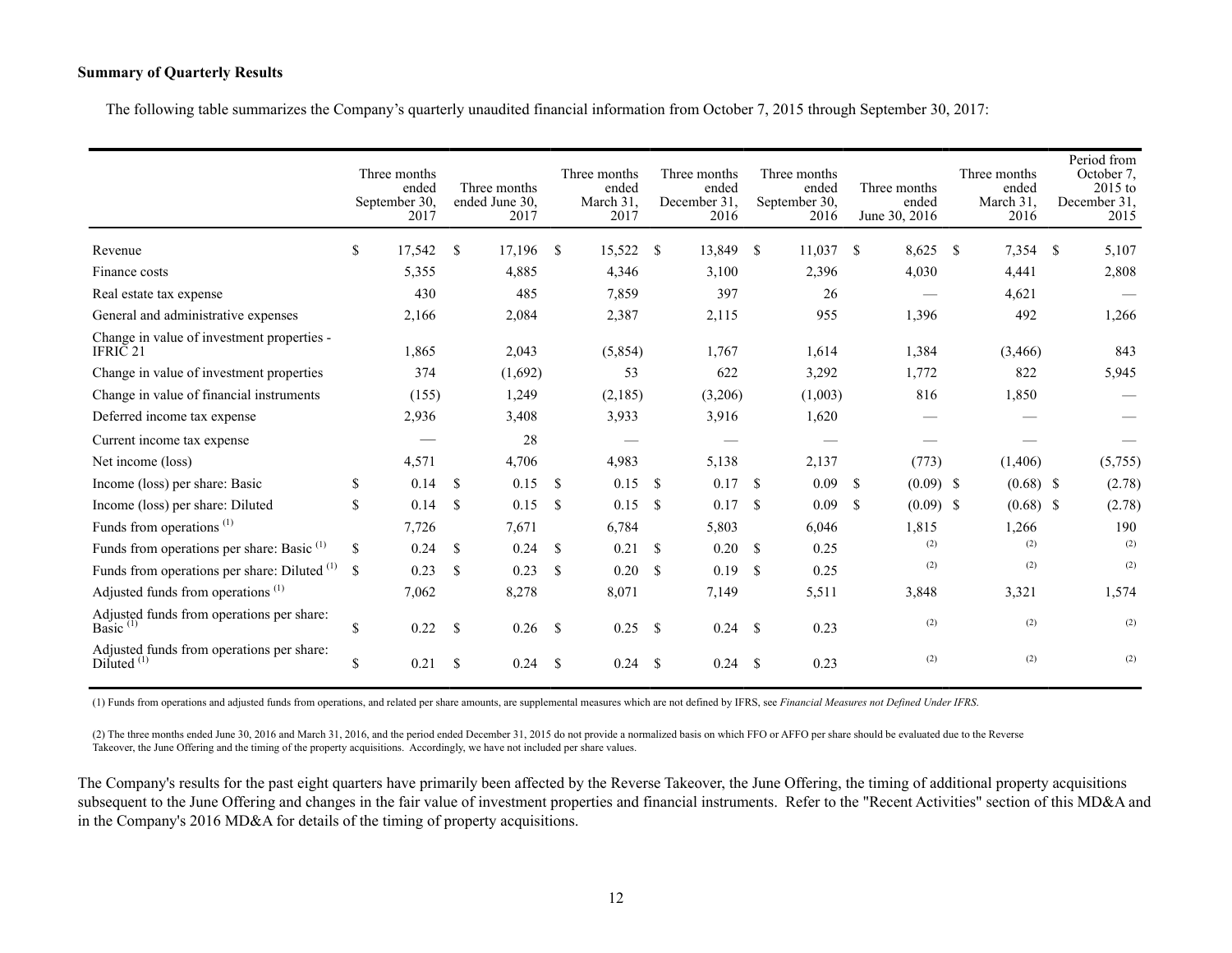## **Liquidity and Capital Resources**

The Company's objectives when managing capital are to ensure sufficient liquidity to pursue its organic growth combined with strategic acquisitions, and to maintain a flexible capital structure that optimizes the cost of capital at acceptable risk and preserves the ability to meet financial obligations.

The capital of the Company consists of mortgages payable, the credit facilities, convertible debentures and shareholders' equity.

The Company expects to meet its working capital requirements with respect to accounts payable and accrued liabilities, construction payable and dividends payable through operating cash flows. The balance of accrued real estate taxes will be paid by the Company's tenants under our triple net lease structure, except for \$510 that relates to the period prior to the Company's ownership of the respective properties, and for which cash consideration was provided by the seller at closing. The Company expects to be able to meet its current mortgage and credit facilities obligations by refinancing the existing debt or issuing new debt with different characteristics to replace the existing debt. If the Company is unable to refinance or replace the existing debt in a way that meets the Company's requirements, it has the ability to repay its current debt using a combination of operating cash flows and \$14,226 that is available on its credit facilities as at September 30, 2017.

The Company sets the amount of capital in proportion to risk and manages the capital structure and makes adjustments to it in light of changes to economic conditions and the risk characteristics of the underlying assets, as well as with consideration of externally imposed capital requirements. In managing its capital structure, the Company monitors performance throughout the period to ensure working capital requirements are funded from operations, available cash on deposit and available financing. The Company may make changes to its capital structure in order to support the broader corporate strategy or in light of economic conditions and the risk characteristics of the underlying assets. In order to maintain or adjust its capital structure, the Company may issue equity or new debt, issue new debt with different characteristics to replace existing debt, or reduce the amount of existing debt. On March 3, 2017 the Company filed a base shelf prospectus with the securities regulatory authorities in each of the provinces and territories of Canada with the intention of allowing the Company to more quickly access capital when market opportunities permit.

The real estate industry is capital-intensive by nature. As a result, debt capital is an important aspect in managing the business. In addition, financial leverage is used to enhance terms from purchased real estate. The Company actively monitors debt maturities and available debt financing options.

## **Debt Strategy and Indebtedness**

#### *Debt Strategy*

The Company seeks to maintain a combination of short, medium and long-term debt maturities that are appropriate for the overall debt level of its portfolio, taking into account availability of financing and market conditions and the financial characteristics of the properties. The Company utilizes conventional property-specific secured mortgages and secured floating rate bank financing, as well as unsecured and non-recourse financing. Management's objectives are to access the lowest cost debt with flexible terms, to diversify the Company's lender base, to have a large portion of debt be of fixed rate, and to have a debt maturity schedule spread over a time horizon in order to effectively manage interest rate risk and to be in a position to finance the Company within its target debt levels when investment opportunities are available. Management monitors the Company's debt by reviewing debt to total assets ratio, interest coverage ratio, debt maturity schedule, and the ratio of fixed versus floating rate debt. Over the long-term, the Company strives to have a portfolio average years to maturity of 5-8 years. The Company targets a long-term debt level of 50-55% of total assets, for 70-85% of its debt to be of fixed rate and for a fixed charge coverage ratio to be a minimum of 1.75.

To manage interest rate risk, the Company may enter into interest rate swap agreements from time to time. On November 30, 2016, the Company increased the principal amount of an existing interest rate swap agreement from \$147,015 to \$200,000, the amount outstanding on the term loan, effectively fixing the LIBOR rate at 1.16% through October 30, 2019. On April 15, 2017, the Company entered into two interest rate swap agreements with principal amounts corresponding with the outstanding balance on two variable rate mortgages payable with the same interest rate and term. The interest rate swap agreements fix the interest rate on each of the two mortgages at 4.55% through their maturity on March 15, 2024. The Company does not designate its interest rate swaps as hedges and they are marked to fair value each reporting period through finance cost in the condensed consolidated interim statements of income and other comprehensive income.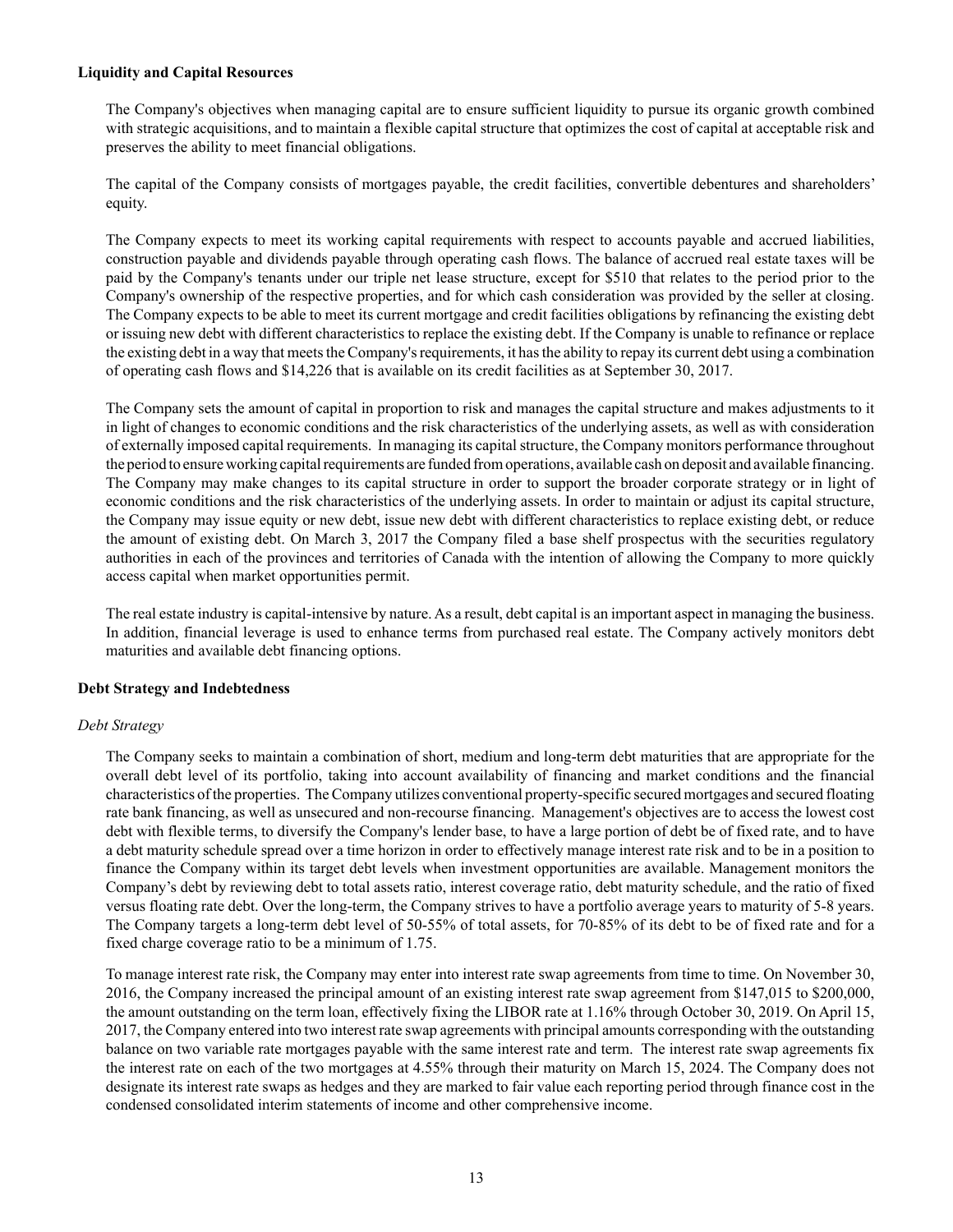## *Indebtedness*

|                                                                                |               | Weighted             |                  |
|--------------------------------------------------------------------------------|---------------|----------------------|------------------|
|                                                                                | Principal     | Average              | Years to         |
|                                                                                | Amount        | <b>Interest Rate</b> | Maturity         |
| <b>Fixed Rate Indebtedness</b>                                                 |               |                      |                  |
| Term loan                                                                      | \$<br>200,000 | 4.4%                 | 4.7              |
| Mortgages payable                                                              | 89,374        | 4.4%                 | 8.3              |
| Convertible debentures                                                         | 45,000        | 5.0%                 | 4.3              |
|                                                                                | 334,374       | 4.5%                 | $\overline{5.6}$ |
| <b>Variable Rate Indebtedness</b>                                              |               |                      |                  |
| Revolver                                                                       | 24,645        | $4.5\%$              | 3.7              |
| <b>Secured Revolving Facility</b>                                              | 6,000         | 6.7%                 | 0.4              |
| Mortgages payable                                                              | 43,749        | 4.6%                 | 3.3              |
|                                                                                | 74,394        | 4.7%                 | 3.2              |
| <b>Total Indebtedness</b>                                                      | \$<br>408,768 | 4.5%                 | $\overline{5.2}$ |
| Less loan fees and issue costs, net of amortization and accretion              | (7,206)       |                      |                  |
| Equity component of convertible debentures, excluding issue costs<br>and taxes | (1,648)       |                      |                  |
| Mark-to-market adjustment, net                                                 | 260           |                      |                  |
| Carrying amount                                                                | 400,174       |                      |                  |

(1) Weighted average interest rates as at September 30, 2017 includes debt that is fixed with interest rate swaps.

#### *Debt to Total Assets*

Debt to total assets is calculated by dividing the total indebtedness, net of loan costs, by the total assets of the Company. At September 30, 2017, the Company's total consolidated indebtedness is approximately \$400,174, which represents approximately 54.8% of total assets. Excluding the convertible debentures, total consolidated indebtedness is approximately \$358,416, which is 49.1% of total assets. Fixed rate debt represents approximately 81.8% of the Company's gross total indebtedness.

#### *Fixed Charge Coverage Ratio*

The Company's fixed charge coverage ratio is calculated by dividing earnings before interest, taxes, depreciation and amortization by certain fixed charges comprised of interest expense payable in cash, regularly scheduled principal payments and preferred dividends paid. For the nine months ended September 30, 2017 the fixed charge coverage ratio of the Company is 2.93.

#### *Repayment Summary*

Management attempts to stagger the maturity of the Company's fixed rate debt with the objective of achieving a distribution of maturities over a time horizon. This strategy reduces the Company's exposure to interest rate fluctuations on its fixed rate debt in any one period and reduces liquidity risk. From time to time, the Company will assume existing debt upon the acquisition of income properties, and the maturity of such debt may not fit within the overall target debt maturity profile of the Company.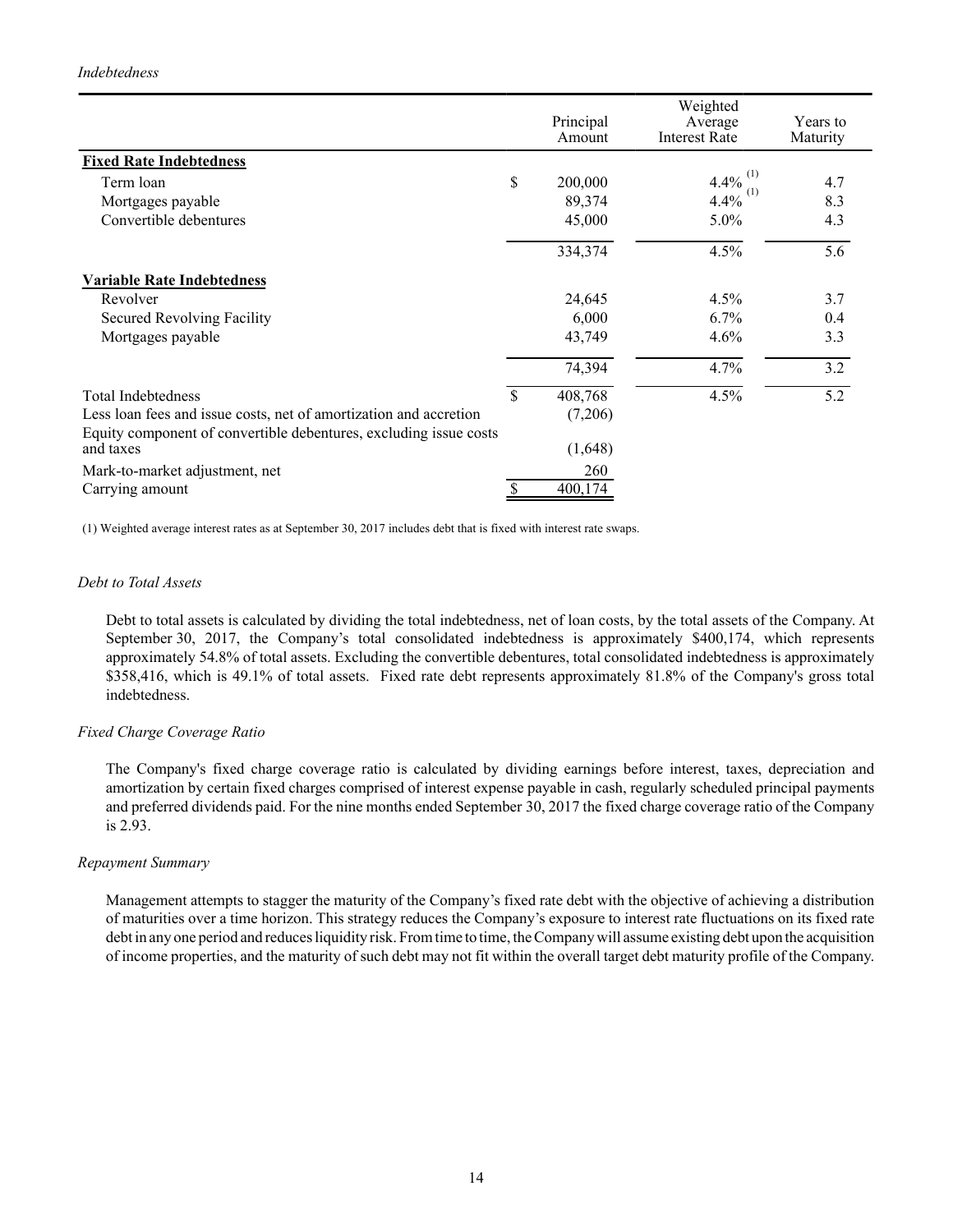#### **Contractual Commitments**

A summary of future contractual commitments as at September 30, 2017, including expected interest payments, is as follows:

|                                          | Total            | 2017     |    | 2018        | 2019        | 2020      | 2021      | Thereafter    |
|------------------------------------------|------------------|----------|----|-------------|-------------|-----------|-----------|---------------|
| Credit facilities                        | \$<br>277,034 \$ | 2,661 \$ |    | $16,212$ \$ | $10,151$ \$ | 10,179 \$ | 34,037    | \$<br>203,794 |
| Mortgages payable                        | 166,412          | 18,572   |    | 6,633       | 11,416      | 7,103     | 7,089     | 115,599       |
| Convertible debentures                   | 55,125           |          |    | 2,250       | 2,250       | 2,250     | 2,250     | 46,125        |
| Accounts payable and accrued liabilities | 2,947            | 2,947    |    |             |             |           |           |               |
| Real estate taxes payable                | 9,569            | 9,569    |    |             |             |           |           |               |
| Construction payable                     | 1,605            | 1,605    |    |             |             |           |           |               |
| Dividends payable                        | 1,985            | 1,985    |    |             |             |           |           |               |
| Other non-current liabilities            | 1,557            | 314      |    | 303         | 144         | 119       |           | 677           |
| Purchase commitment                      | 11,018           |          |    | 11,018      |             |           |           |               |
| <b>Total Commitments</b>                 | \$<br>527,252 \$ | 37,653   | -S | 36,416 \$   | 23,961 \$   | 19,651 \$ | 43,376 \$ | 366,195       |

Credit facilities is comprised of the Company's credit facility (the "Facility") entered into on October 31, 2015, as amended on June 6, 2017 and a secured revolving credit facility entered into on February 24, 2017. The credit facilities combined have an outstanding balance of \$226,382 as of September 30, 2017.

Mortgages payable is comprised of mortgages secured by individual investment properties.

Accounts payable relate primarily to professional fees, other general and administrative costs payable, accrued interest and other accrued costs.

Dividends payable relates to the September 2017 dividend declared.

Other non-current liabilities relates to the issuance of deferred shares under the Company's deferred share incentive plan, and security deposits received from tenant operators.

On March 31, 2016, a subsidiary of the Company entered into a purchase and sale agreement to acquire a portfolio of three properties in Syracuse, New York for total consideration of \$50,863. As of September 30, 2017, one of these properties, Keepsake Village at Greenpoint, has yet to be acquired. The Company has a commitment to acquire Keepsake Village at Greenpoint for total consideration of \$11,018.

## **Financial Instruments and Other Instruments**

To manage interest rate risk, the Company may enter into interest rate swap agreements from time to time. Please refer to the "Debt Strategy and Indebtedness" section of this MD&A.

## **Off-Balance Sheet Items**

There were no off-balance sheet items as of September 30, 2017.

#### **Transactions Between Related Parties**

*As at and for the three and nine months ended September 30, 2017, the following related party transactions occurred:*

For the three and nine months ended September 30, 2017, the Company paid asset management and administrative services fees of \$68 and \$203, respectively (three and nine months ended September 30, 2016 - \$326 and \$737, respectively), to MAMI, which is owned 100% by the former chairman of the Company. Prior to the completion of the Reverse Takeover on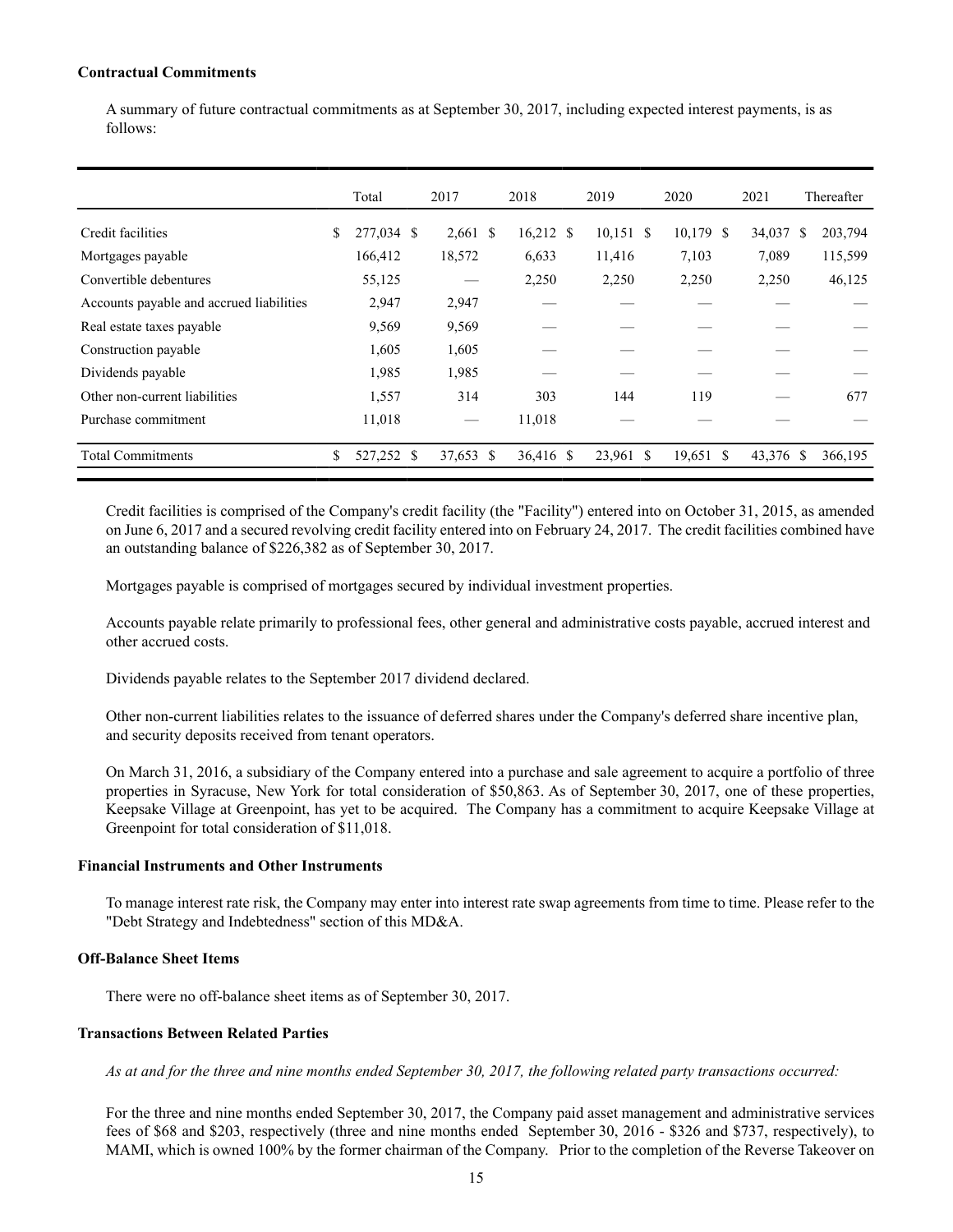April 4, 2016, the fee was payable pursuant to an asset management agreement (the "First Asset Management Agreement") dated October 29, 2015, and required the Company to pay an asset management fee equal to 3.0% of gross rentals received. On April 4, 2016, the Company entered into a new asset management agreement with MAMI (the "Second Asset Management Agreement"), which required the Company to pay management fees at a rate of 0.3% of the estimated gross book value of the Company up to a gross book value of \$1,000,000, plus 0.1% of the gross book value of the Company in excess of \$1,000,000.

On November 1, 2016, the Company announced that it had completed the internalization of asset management functions. The Second Asset Management Agreement was terminated effective October 31, 2016, and no fees or penalties were paid to MAMI. In connection with internalization, the Company and MAMI, entered into an administrative services agreement pursuant to which MAMI will provide the Company with certain administrative services, including information technology support and equipment as well as dedicated office space for a period of up to two years, in exchange for a one time fee of \$65 and a monthly fee of \$23.

Mainstreet Investment Company, LLC ("MS Investment"), which is owned 100% by the former chairman of the Company, owns 1,555,279 common shares of the Company. The Company pays dividends on these common shares whenever common share dividends are declared and paid.

The Company has issued certain mezzanine loans to entities which are wholly owned subsidiaries of Mainstreet LLC. The loans have been issued for the development of seniors housing and care properties in the United States. The mezzanine loans provide for annual interest, of which a portion is payable at a current pay rate on a monthly basis, with the remaining portion of interest accruing until the earlier of the loan's maturity or prepayment ("PIK Interest"). The mezzanine loans provide the Company with the right to purchase the development upon its substantial completion at fair market value.

On October 30, 2015, the Company entered into a \$2,500 note payable with an entity that is owned 100% by the former chairman of the Company. On February 26, 2016, this note was amended and increased by \$1,000. On April 14, 2016, \$1,400 of this note was repaid. On April 28, 2016, this note was further increased by \$1,500. The note payable had an original maturity date of October 30, 2016 and an interest rate of 5.0% per annum. The note payable of \$3,600 and all accrued interest was repaid in full on June 2, 2016.

On April 26, 2016, a subsidiary of the Company entered into a \$1,400 note payable with an entity that is owned 100% by the former chairman of the Company. The note payable had an original maturity date of October 30, 2016 and an interest rate of 5.0% per annum. The note payable of \$1,400 and all accrued interest was repaid in full on June 2, 2016.

On April 4, 2016, the Company entered into a development agreement with Mainstreet LLC, which is majority owned by the former chairman of the Company, with the right to provide mezzanine financing for projected construction costs for all suitable development properties identified by Mainstreet LLC. The Company will have an option to acquire any property for which it has provided mezzanine financing pursuant to the terms set out in the development agreement. As at September 30, 2017, the Company has \$20,640 in outstanding mezzanine financing receivable from wholly owned subsidiaries of Mainstreet LLC.

On June 2, 2016, a wholly owned subsidiary of the Company acquired three properties located in Chesterton, Indiana; Mooresville, Indiana; and Topeka, Kansas, respectively, for a combined purchase price of \$59,821 plus transaction costs. These properties were acquired from wholly owned subsidiaries of Mainstreet LLC.

At the acquisition date, the Topeka, Kansas property was under development, and a wholly owned subsidiary of the Company entered into a development lease in conjunction with its purchase of the property, whereby the vendor of the property, Mainstreet LLC, agreed to fund payment until rental income commenced. Upon execution of the development lease, the Company recorded a development lease receivable of \$259, which reduced the cost of the investment property acquired and which was subsequently paid.

At the time of closing the Company also assumed \$2,249 of liabilities related to the remaining development costs of the property which were recorded as a development cost liability on the statement of financial position. There is no remaining development cost liability related to the Topeka, Kansas property.

On June 2, 2016, a wholly owned subsidiary of the Company acquired a portfolio of seven properties in Scranton, Pennsylvania (the "Scranton Portfolio") for a purchase price of \$29,091 plus transaction costs. The Scranton Portfolio was owned 50% by an entity that is owned 100% by the former chairman of the Company.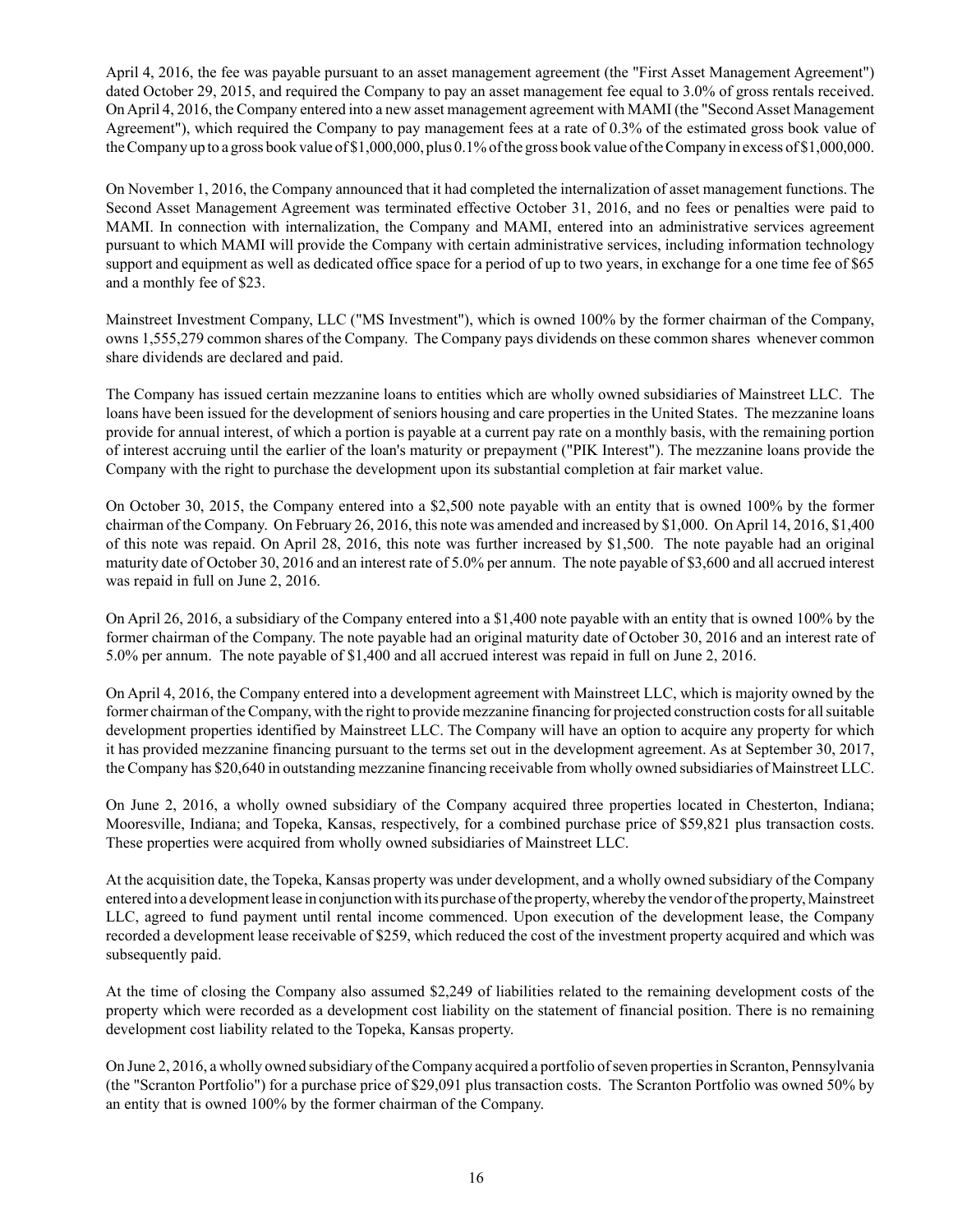On November 1, 2016, a wholly owned subsidiary of the Company acquired four properties located in Leawood, Kansas; Houston, Texas; Fort Worth, Texas and Wichita, Kansas, respectively, for a combined purchase price of \$92,321 plus transaction costs. These properties were acquired from wholly owned subsidiaries of Mainstreet LLC.

At the acquisition date, all four properties were under development, and a wholly owned subsidiary of the Company entered into the Income Support Agreement in conjunction with its purchase of the property, whereby the vendor of the property, Mainstreet LLC, agreed to fund payment until rental income commences. Upon execution of the development leases, the Company recorded an income support receivable of \$2,076, which reduced the cost of the investment properties acquired. The Leawood, Kansas property is operational and rent commenced on December 1, 2016. The Company has received full payment of the initial \$2,076 income support receivable recorded at acquisition. The Company has received additional payments under the Income Support Agreement of \$1,107 as of September 30, 2017 due to the timing of lease commencements on the remaining properties.

At the time of closing the Company also assumed \$2,984 of liabilities related to development costs of the properties which was recorded as a construction cost liability on the statement of financial position. Subsequent to the acquisition date, an additional \$14,333 of construction was completed on these properties as of September 30, 2017. The Company received a credit from Mainstreet LLC at closing in the amount of \$17,317 related to the construction costs to be completed.

On December 22, 2016, a subsidiary of the Company entered into a full recourse loan agreement with MS Investment with a capacity of \$5,000 to be used by MS Investment for development costs, operating capital expenditures or other costs. \$2,500 of the loan was advanced to MS Investment on December 22, 2016, and an additional \$2,500 was advanced on January 6, 2017. The loan provides for an annual interest rate of 10.0%, of which 8.5% is payable at a current pay rate on a monthly basis, with an additional 1.5% accruing at PIK Interest and due at the repayment of the loan. The loan matures on December 22, 2018.

In July 2017, the Company entered into a definitive agreement to sell the Wichita, Kansas and Fort Worth, Texas properties to Mainstreet LLC for a combined purchase price of approximately \$47,298. The transaction is expected to close on or before December 29, 2017. In conjunction with this transaction, lease agreements to operate both properties were entered into by an affiliate of Mainstreet LLC and the Income Support Agreement has been terminated. The triple-net lease agreements have initial terms of 15 years and are at market rates, which are equal to the payments previously received under the Income Support Agreement. The final income support payments were received in July 2017 and there is no remaining income support receivable related to these properties. Rent for the two properties commenced on July 15, 2017.

In October 2017, the Company entered into a definitive agreement to purchase three transitional care facilities located in Columbia, Missouri, Omaha, Nebraska and Houston, Texas from Mainstreet LLC for a purchase price of approximately \$67,249. The Company intends to fund the transaction through a combination of assumed debt, the retirement of the Company's mezzanine loans outstanding on the three properties, cash on hand and equity in the unencumbered Wichita, Kansas property, which will close in conjunction with the purchase of the three assets. The July 25, 2017 agreement was amended with respect to the Wichita, Kansas property to include it in the above transaction for a purchase price of approximately \$22,775. The Fort Worth property is expected to close separately on or before December 29, 2017 for a purchase price of approximately \$25,221.

On July 25, 2017, the Company received total payments of \$6,673 representing full repayment of outstanding principal, accrued PIK Interest and current interest, as of the repayment date, on the mezzanine loans receivable from MS Aurora Holdings II, LLC and MS Phoenix Holdings, LLC.

Effective September 19, 2017, Paul "Zeke" Turner resigned from his position on the board of directors of the Company. Mr. Turner owns or has a majority interest in certain entities with which the Company has transacted, including Mainstreet LLC, MAMI and MS Investment. These entities are considered related parties with respect to all transactions completed while Mr. Turner served on the Company's board of directors.

On October 4, 2017 the Company issued a \$2,100 mortgage to an affiliate of Mainstreet LLC. The mortgage is secured by a first position in a parcel of land in San Antonio, Texas. The mortgage bears interest at a rate of 6.5% per annum, and matures on the earlier of November 27, 2017 or the date of sale of the mortgaged property. Mainstreet LLC currently has an agreement in place to sell the parcel of land, and expects to complete the sale and repayment of its mortgage with the Company on or before November 27, 2017.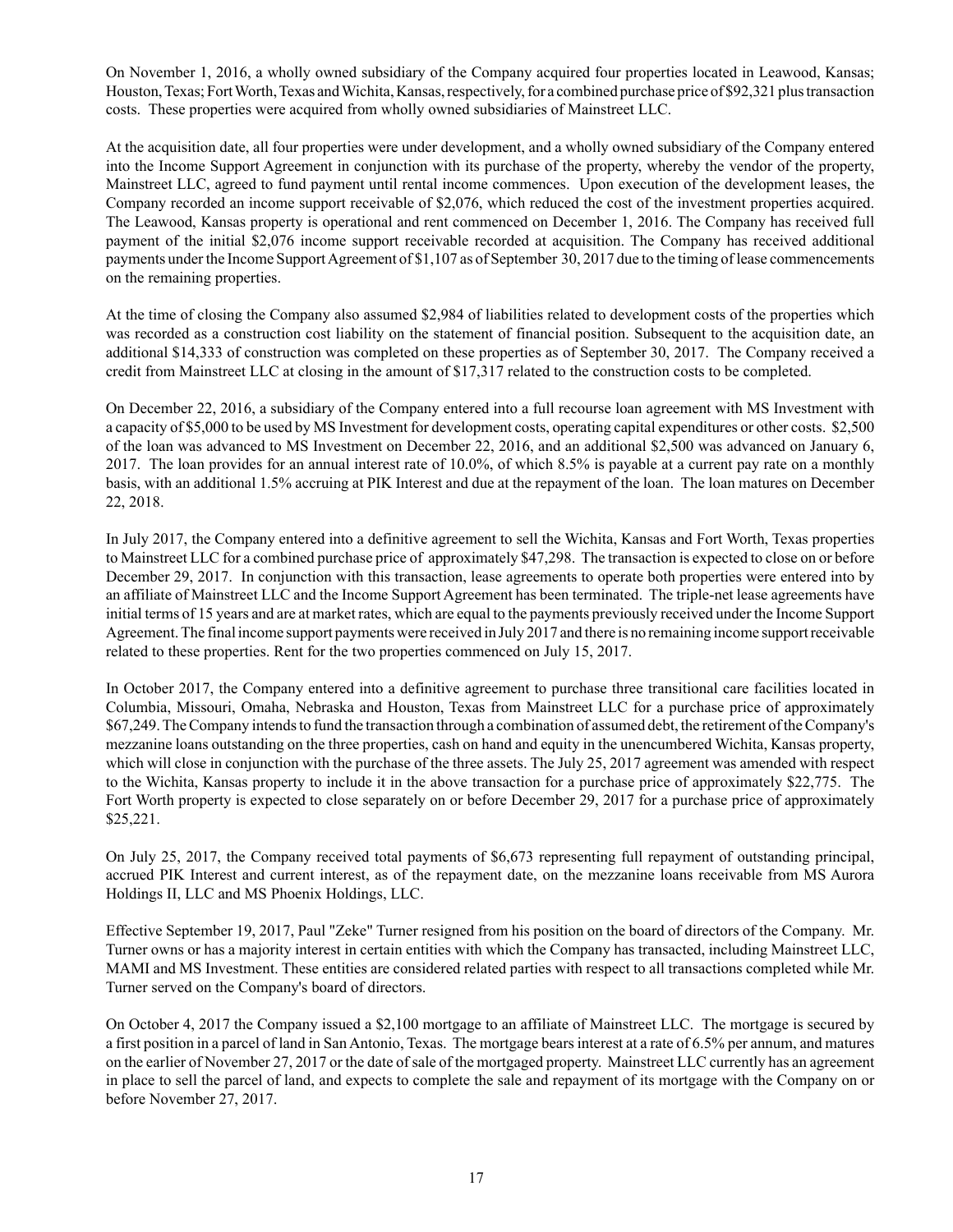|                                                                           |    |          | 30, | Three months ended September | Nine months ended September<br>30, |            |      |  |  |  |
|---------------------------------------------------------------------------|----|----------|-----|------------------------------|------------------------------------|------------|------|--|--|--|
| (dollar amounts in thousands of U.S. Dollars)                             |    | 2017     |     | 2016                         |                                    | 2017       | 2016 |  |  |  |
| Revenues:                                                                 |    |          |     |                              |                                    |            |      |  |  |  |
| Rental revenue                                                            | \$ | 857 \$   |     |                              | S                                  | 857 \$     |      |  |  |  |
| Other income - loan interest revenue                                      |    | 914      |     | 168                          |                                    | 3,092      | 177  |  |  |  |
| Other income - investment in MS-SW<br>Development Fund Holdings, LLC      |    | 45       |     |                              |                                    | 128        |      |  |  |  |
| Total                                                                     | \$ | 1,816 \$ |     | 168                          | \$                                 | 4,077 \$   | 177  |  |  |  |
| Expenses (income):                                                        |    |          |     |                              |                                    |            |      |  |  |  |
| General and administrative - management and<br>administrative service fee | \$ | 68 \$    |     | 326                          | \$                                 | 203 \$     | 737  |  |  |  |
| Finance costs - interest on related party note<br>payable                 |    |          |     |                              |                                    |            | 72   |  |  |  |
| Change in fair value of financial instruments                             |    |          |     |                              |                                    | (1,107)    |      |  |  |  |
| Total                                                                     | \$ | 68       | S   | 326                          | \$                                 | $(904)$ \$ | 809  |  |  |  |

For the months ended September 30, 2017, the condensed consolidated interim statements of income and other comprehensive income include the following revenue and expenses resulting from above transactions with related parties:

At September 30, 2017 and December 31, 2016, the condensed consolidated interim statements of financial position include the following related party balances:

| (dollar amounts in thousands of U.S. Dollars)          | September 30, 2017 |    | December 31, 2016 |
|--------------------------------------------------------|--------------------|----|-------------------|
|                                                        |                    |    |                   |
| Assets:                                                |                    |    |                   |
| Tenant and other receivables - interest receivable     | \$<br>274          | S  | 307               |
| Tenant and other receivables - property tax receivable | 144                |    |                   |
| Tenant and other receivables - other                   | 16                 |    |                   |
| Loans receivable                                       | 25,697             |    | 29,081            |
| Investment in MS-SW Development Fund Holdings, LLC     | 1,022              |    | 894               |
| Other - income support receivable                      |                    |    | 1,208             |
| Other - receivable                                     | 200                |    |                   |
| Total assets                                           | \$<br>27,353       | \$ | 31,490            |
| Liabilities:                                           |                    |    |                   |
| Accounts payable                                       | \$<br>23           | \$ | 19                |
| Construction payable                                   | 170                |    |                   |
| <b>Total liabilities</b>                               | \$<br>193          | \$ | 19                |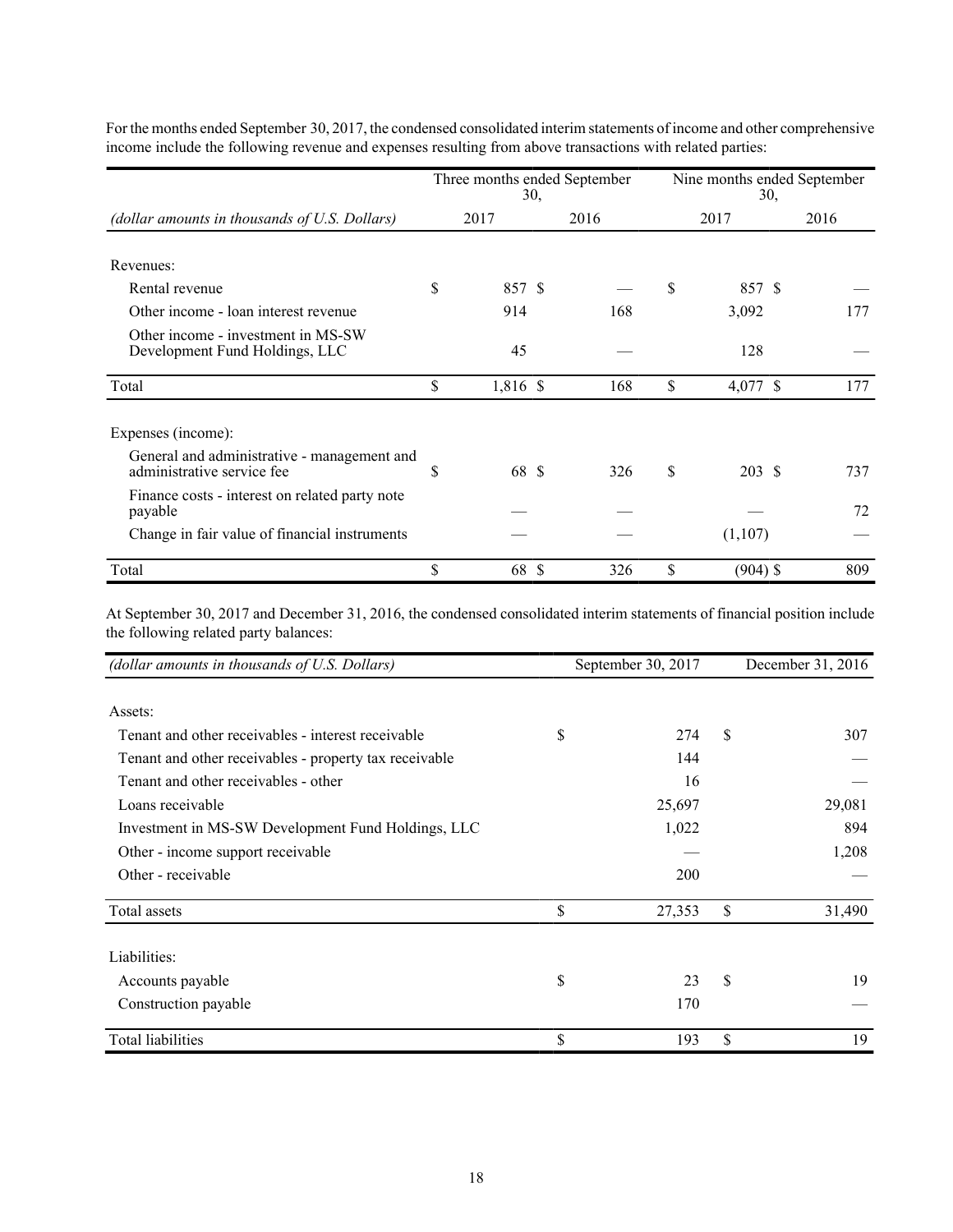#### **Significant Areas of Estimation**

The preparation of consolidated financial statements requires management to make estimates and assumptions that affect the reported amounts of assets and liabilities and disclosure of contingent assets and liabilities at the date of the consolidated financial statements and the reported amounts of revenue and expenses throughout the period. Actual results could differ from those estimates.

Estimates and underlying assumptions are reviewed on an ongoing basis. Revisions to accounting estimates are recognized in the period in which the estimates are revised and in any future periods affected. Information about assumptions and estimation uncertainties that may have a significant risk of resulting in a material adjustment within the next financial year are as follows:

#### *Change in value of investment properties:*

Acquired investment properties are initially measured at cost, including directly attributable acquisition costs, when the transactions are deemed to be asset acquisitions. Subsequent to initial recognition, investment properties are measured at fair value, determined based on available market evidence. The Company uses alternative valuation methods such as the direct capitalized income approach, discounted cash flow projections or recent transaction prices (Level 3 inputs). The fair value of investment properties reflects rental income from current leases and assumptions about rental income from future leases in light of current market conditions. The valuation of investment properties is one of the principal estimates and uncertainties of the Company. Refer to note 4 to the condensed consolidated interim financial statements of the Company for the period ended September 30, 2017 for further information on estimates and assumptions made in determination of the fair value of investment properties.

#### **Significant Accounting Policies and Changes in Accounting Policies**

A summary of significant accounting policies and changes in accounting policies is set forth in notes 1 and 2, respectively, of the Financial Statements for the period ended December 31, 2016.

#### **Risks and Uncertainties**

See "Risk Factors" in the Company's annual information form dated March 29, 2017 for a discussion of risks that could materially affect the Company.

#### **Controls and Procedures**

We are committed to maintaining effective disclosure controls and procedures and internal control over financial reporting. A control system, no matter how well conceived and operated, can provide only reasonable, and not absolute, assurance that its objectives are met. As a result of the inherent limitations in all control systems, no evaluation of controls can provide absolute assurance that all control issues, including instances of fraud, if any, have been detected. These inherent limitations include, among other items: (i) that management's assumptions and judgments could ultimately prove to be incorrect under varying conditions and circumstances; and (ii) the impact of isolated errors. Additionally, controls may be circumvented by the unauthorized acts of individuals, by the collusion of two or more people or by management override. The design of any system of controls is also based, in part, upon certain assumptions about the likelihood of future events, and there can be no assurance that any design will succeed in achieving its stated goals under all potential conditions.

#### *Disclosure Controls and Procedures*

Our disclosure controls and procedures are designed to provide reasonable assurance that information required to be disclosed is recorded, processed, summarized and reported within the time periods specified under Canadian securities laws, and include controls and procedures that are designed to ensure that information is accumulated and communicated to management, including the Chief Executive Officer and Chief Financial Officer, to allow timely decisions regarding required disclosure.

#### *Internal Controls Over Financial Reporting*

We are responsible for establishing and maintaining adequate internal controls over financial reporting to provide reasonable assurance regarding the reliability of financial reporting and the preparation of financial statements for external purposes in accordance with IFRS. The Chief Executive Officer and the Chief Financial Officer assessed, or caused an assessment under their direct supervision of the design of our internal controls over financial reporting as at September 30, 2017, and based on that assessment determined that the Company's internal controls over financial reporting were appropriately designed in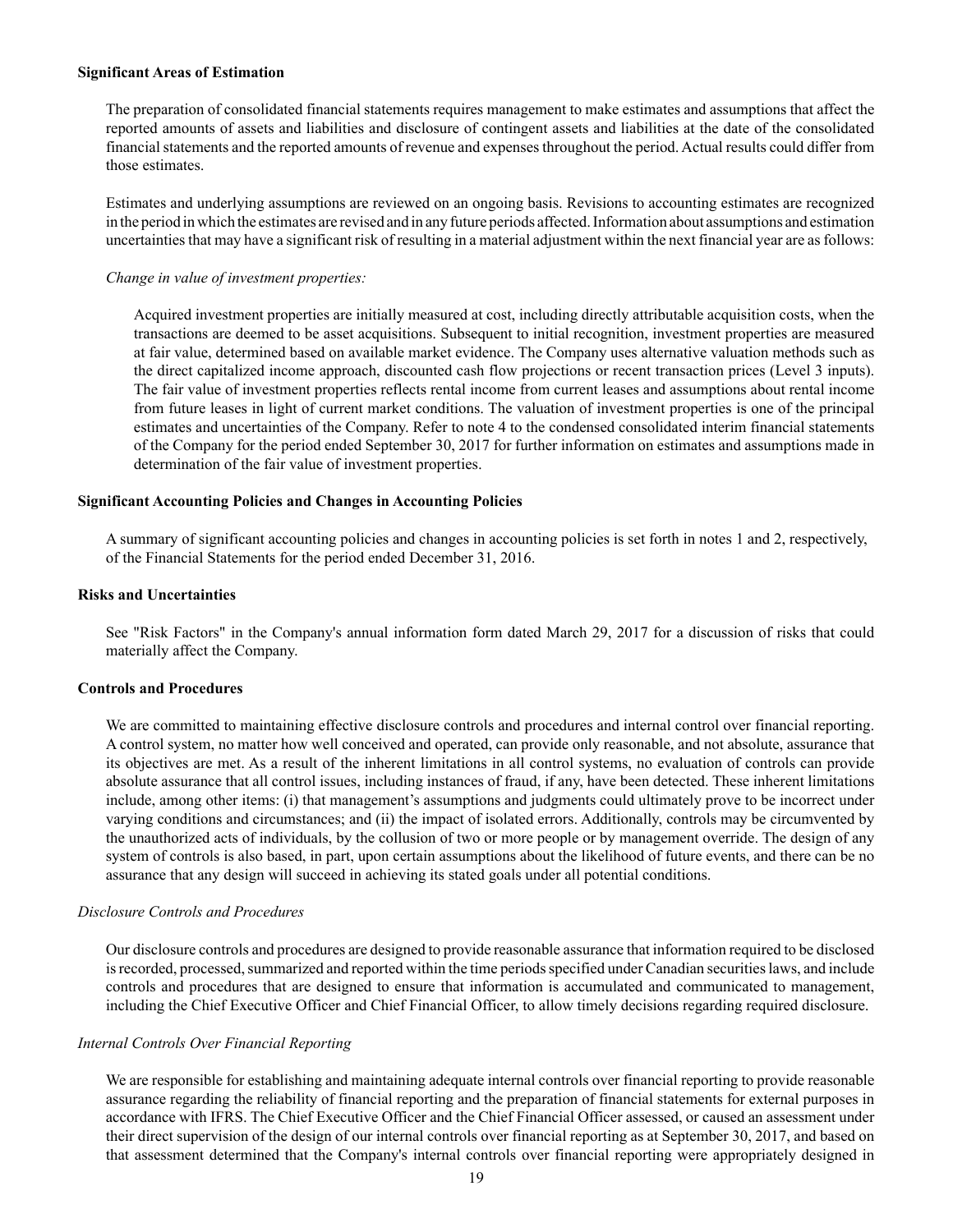accordance with the 2013 COSO framework as published by the Committee of Sponsoring Organizations of the Treadway Commission.

There were no changes in internal controls over financial reporting that occurred during the three and nine months ended September 30, 2017 that have materially affected or are reasonably likely to materially affect the Company's internal control over financial reporting.

#### **Outstanding Shares**

As of November 3, 2017, 32,333,391 common shares in the capital of the Company were issued and outstanding. Additionally, each 2016 Convertible Debenture is convertible into freely tradable shares of the Company at the option of the holder at any time prior to the earlier of January 31, 2022 and the last business day immediately preceding the date specified by the Company for redemption, at a conversion price of \$11.00 per common share. If every 2016 Convertible Debenture were converted into common shares of the Company, it would result in the issuance of 4,090,909 additional common shares.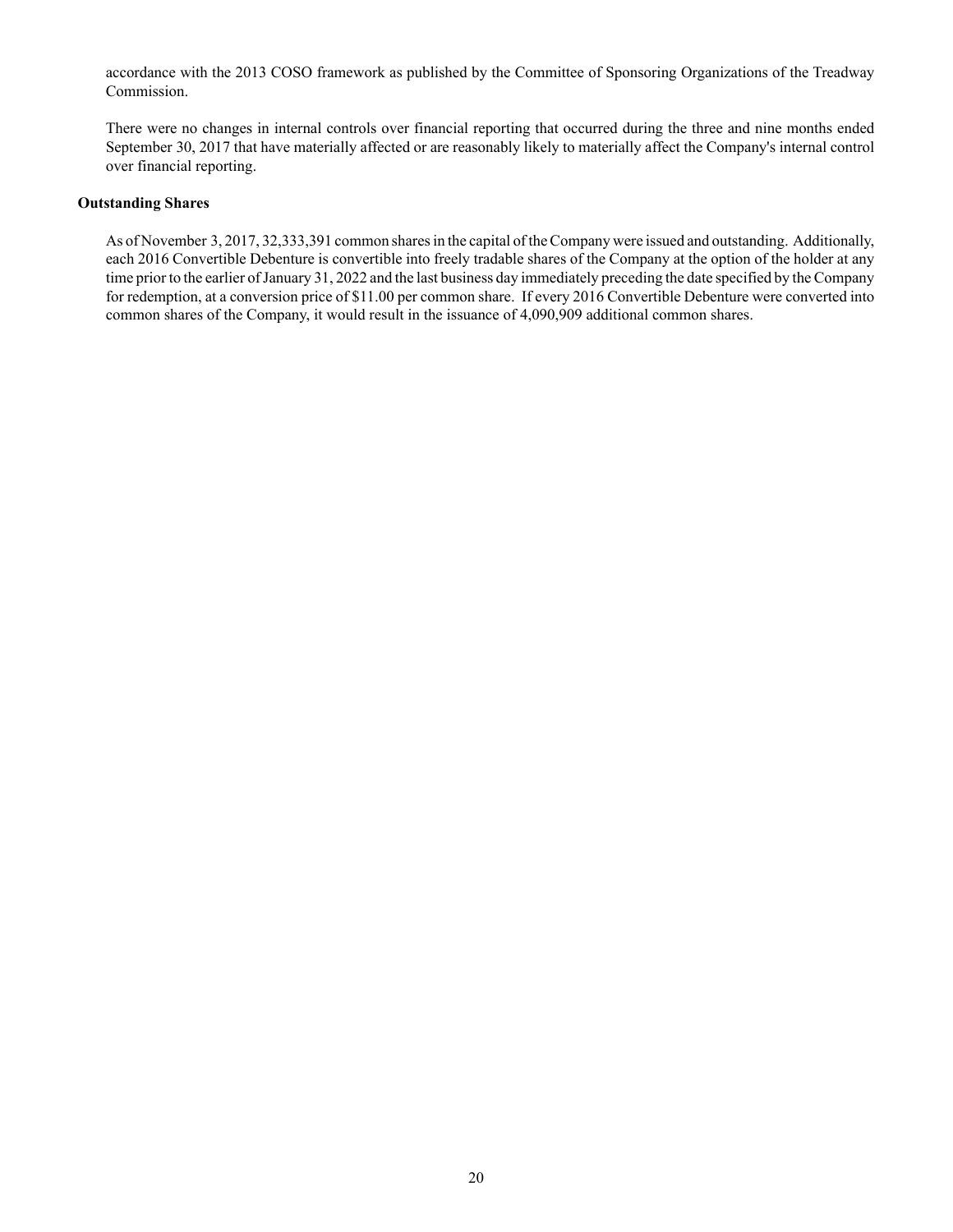#### **Financial Measures**

Funds From Operations ("FFO") and Adjusted Funds From Operations ("AFFO") are supplemental measures used by management to track the Company's performance. Management believes these terms reflect the operating performance and cash flow of the Company. The Company believes that AFFO and AFFO per share provide the most effective metric by which to evaluate the performance of the Company, and which most accurately identifies the cash flows available for distribution to shareholders. In February 2017, the Real Property Association of Canada ("REALPAC") issued white papers with recommendations for calculations of FFO and AFFO and introduced a new cash flow measure, Adjusted Cash Flow from Operations ("ACFO"). The Company is currently reviewing the new guidance and evaluating its impact on our supplemental financial measures.

#### *Funds From Operations*

FFO means net income in accordance with IFRS, (i) plus or minus fair value adjustments on investment properties; (ii) plus or minus gains or losses from sales of investment properties; (iii) plus or minus certain other fair value adjustments; (iv) plus transaction costs expensed as a result of the purchase of property being accounted for as a business combination; (v) plus property taxes accounted for under IFRIC 21; and (vi) plus deferred income tax expense, after adjustments for equity accounted entities calculated to reflect FFO on the same basis as consolidated properties. The use of FFO, a non IFRS measure, combined with the required IFRS presentations, has been included for the purpose of improving the understanding of the operating results of the Company. FFO provides an operating performance measure that provides a perspective on the financial performance that is not immediately apparent from net income determined in accordance with IFRS.

To the extent the Company's 2016 Convertible Debentures were dilutive to FFO per share, the related interest, amortization and accretion expense has been added back to calculate a diluted FFO for the purpose of calculating diluted FFO per share.

|                                                                                       | Three months ended<br>September 30, |                       |               |              | Nine months ended<br>September 30, |                    |            |  |
|---------------------------------------------------------------------------------------|-------------------------------------|-----------------------|---------------|--------------|------------------------------------|--------------------|------------|--|
|                                                                                       |                                     | 2017                  |               | 2016         |                                    | 2017               | 2016       |  |
| Net income (loss) for the period                                                      | $\mathsf{\$}$                       | 4,571 \$              |               | 2,137        | \$                                 | 14,260 \$          | (41)       |  |
| Add/(deduct):                                                                         |                                     |                       |               |              |                                    |                    |            |  |
| Change in fair value of investment properties                                         |                                     | 2,239                 |               | 4,906        |                                    | (3,211)            | 5,418      |  |
| Property taxes accounted for under IFRIC 21                                           |                                     | (1,865)               |               | (1,614)      |                                    | 1,946              | 468        |  |
| Change in fair value of financial instruments                                         |                                     | (155)                 |               | (1,003)      |                                    | (1,091)            | 1,663      |  |
| Deferred income tax expense                                                           |                                     | 2,936                 |               | 1,620        |                                    | 10,277             | 1,620      |  |
| Funds from operations                                                                 | $\mathsf{\$}$                       | 7,726 \$              |               | 6,046        | $\mathsf{\$}$                      | 22,181 \$          | 9,128      |  |
| Interest, amortization and accretion expense on 2016<br><b>Convertible Debentures</b> |                                     | 739                   |               |              |                                    | 2,225              |            |  |
| Total diluted funds from operations                                                   | \$.                                 | 8,465 $\overline{\$}$ |               | 6,046        | \$                                 | 24,406 \$          | 9,128      |  |
| Weighted average number of shares, including fully vested<br>deferred shares: Basic   |                                     | 32,344,025            |               | 24, 203, 173 |                                    | 32,304,637         | 11,746,530 |  |
| Weighted average shares issued if all 2016 Convertible<br>Debentures were converted   |                                     | 4,090,909             |               |              |                                    | 4,090,909          |            |  |
| Weighted average number of shares: Diluted                                            |                                     | 36,434,934            |               | 24, 203, 173 |                                    | 36,395,546         | 11,746,530 |  |
| Funds from operations per share                                                       | \$                                  | $0.24 \text{ } $s$    |               | 0.25         | \$                                 | $0.69$ \$          | 0.78       |  |
| Diluted funds from operations per share                                               | \$                                  | 0.23                  | <sup>\$</sup> | 0.25         | \$                                 | $0.67 \text{ }$ \$ | 0.78       |  |

The Company's FFO is calculated as follows (in thousands of U.S. dollars):

While the Company believes per share measures to be an effective means of evaluating performance, FFO per share for the three and nine month periods ended September 30, 2016 does not provide a normalized basis on which FFO per share should be evaluated, due to the Reverse Takeover and the related capital structure of the Company during the corresponding period.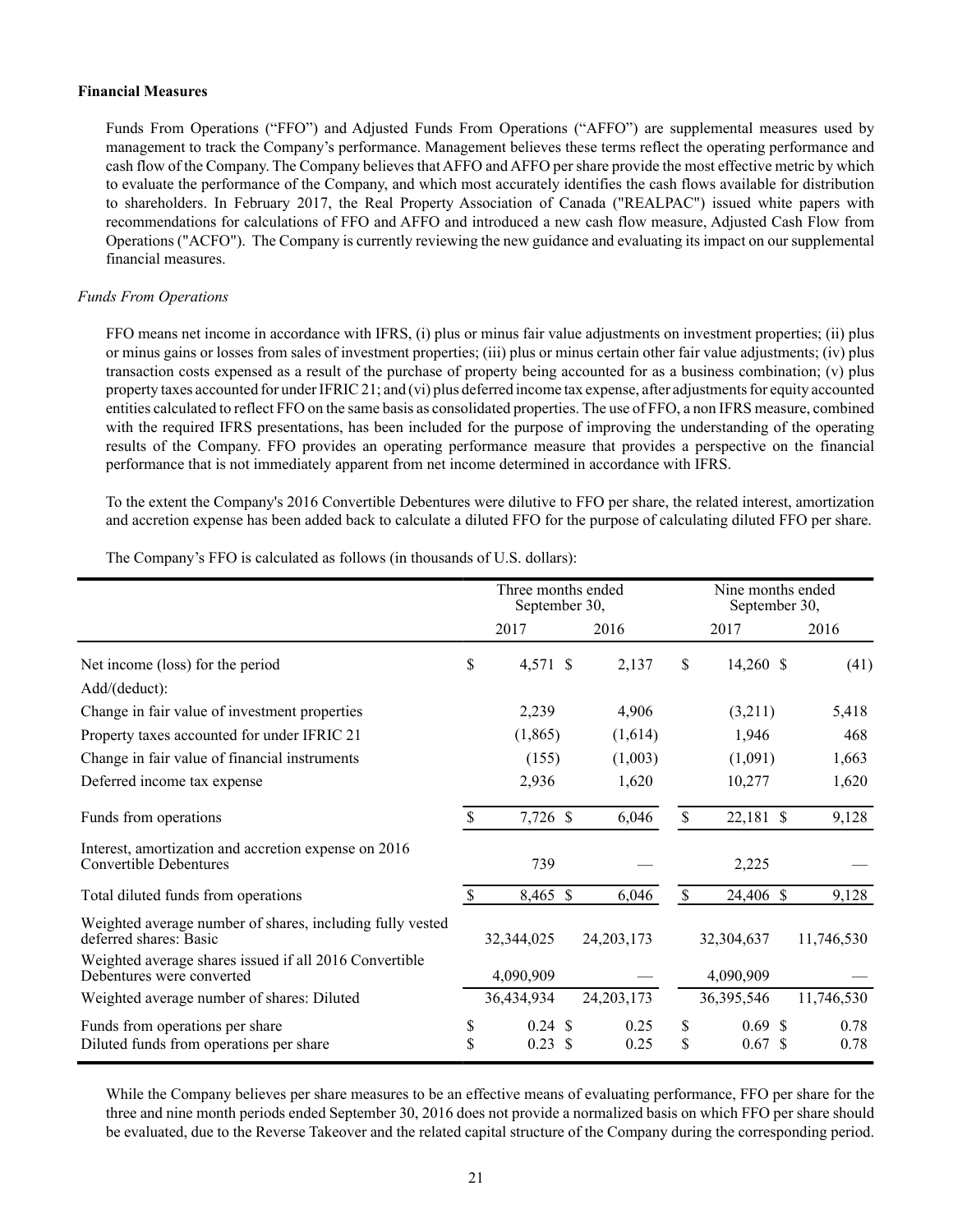## *Adjusted Funds From Operations*

The Company is of the view that AFFO is an effective measure of the cash generated from operations, after providing for certain adjustments.

AFFO means cash provided by operating activities, subject to certain adjustments, including: (i) adjustments for certain noncash working capital items that are not considered indicative of sustainable economic cash flow available for distribution, (ii) adjustments for interest expense on the credit facilities and mortgages payable that is included in finance costs, (iii) adjustments for cash paid for interest, (iv) adds back compensation expense related to the Company's deferred share incentive plan (v) adds back payments received under the Company's Income Support Agreement and development lease arrangements and (vi) other adjustments as determined by the directors of the Company in their sole discretion.

AFFO is a financial measure not defined under IFRS, and AFFO as presented herein may not be comparable to similar measures presented by other real estate investment trusts or real estate enterprises.

To the extent the Company's 2016 Convertible Debentures were dilutive to AFFO per share, the related interest has been added back to calculate a diluted AFFO for the purpose of calculating diluted AFFO per share.

The following table provides a reconciliation of cash flows provided by operating activities to AFFO for the three and nine months and ended September 30, 2017 and 2016:

|                                                                                     | Three months ended<br>September 30, |            |    |              |                           | Nine months ended<br>September 30, |    |            |
|-------------------------------------------------------------------------------------|-------------------------------------|------------|----|--------------|---------------------------|------------------------------------|----|------------|
|                                                                                     |                                     | 2017       |    | 2016         |                           | 2017                               |    | 2016       |
| Cash flows provided by operating activities                                         | \$                                  | 6,397      | \$ | 2,449        | \$                        | 24,430                             | S  | 4,356      |
| Change in non-cash working capital                                                  |                                     | (603)      |    | 2,667        |                           | (4,392)                            |    | 4,726      |
| Less: interest expense $(1)$                                                        |                                     | (4,800)    |    | (2,198)      |                           | (12, 810)                          |    | (5, 722)   |
| Plus: interest paid                                                                 |                                     | 5,673      |    | 2,146        |                           | 12,285                             |    | 8,667      |
| Plus: deferred share incentive plan compensation                                    |                                     | 204        |    | 128          |                           | 1,299                              |    | 209        |
| Plus: income support and development lease payments<br>received                     |                                     | 146        |    | 319          |                           | 2,471                              |    | 444        |
| Plus: investment in MS-SW Development Fund Holdings,<br>LLC                         |                                     | 45         |    |              |                           | 128                                |    |            |
| Adjusted funds from operations                                                      | \$                                  | 7,062      | \$ | 5,511        | \$                        | 23,411                             | \$ | 12,680     |
| Interest expense on 2016 Convertible Debentures                                     |                                     | 562        |    |              |                           | 1,688                              |    |            |
| Total diluted adjusted funds from operations                                        | \$                                  | 7,624      | \$ | 5,511        | $\boldsymbol{\mathsf{S}}$ | 25,099                             | \$ | 12,680     |
| Weighted average number of shares, including fully vested<br>deferred shares: Basic |                                     | 32,344,025 |    | 24, 203, 173 |                           | 32,304,637                         |    | 11,746,530 |
| Weighted average shares issued if all 2016 Convertible<br>Debentures were converted |                                     | 4,090,909  |    |              |                           | 4,090,909                          |    |            |
| Weighted average number of shares: Diluted                                          |                                     | 36,434,934 |    | 24, 203, 173 |                           | 36,395,546                         |    | 11,746,530 |
| Adjusted funds from operations per share                                            | \$                                  | 0.22       | \$ | 0.23         | \$                        | 0.72                               | \$ | 1.08       |
| Diluted adjusted funds from operations per share                                    | \$                                  | 0.21       | \$ | 0.23         | \$                        | 0.69                               | \$ | 1.08       |
| Dividends declared                                                                  | \$                                  | 5,951      | \$ | 4,456        | \$                        | 17,834                             | S  | 5,843      |
| AFFO payout ratio                                                                   |                                     | 84%        |    | 81%          |                           | 76%                                |    | 46%        |

(1) Includes interest on the credit facilities and mortgages payable included in finance costs.

While the Company believes per share measures to be an effective means of evaluating performance, AFFO per share for the three and nine month period ended September 30, 2016 does not provide a normalized basis on which AFFO per share should be evaluated due to the Reverse Takeover and the related capital structure of the Company during the corresponding period.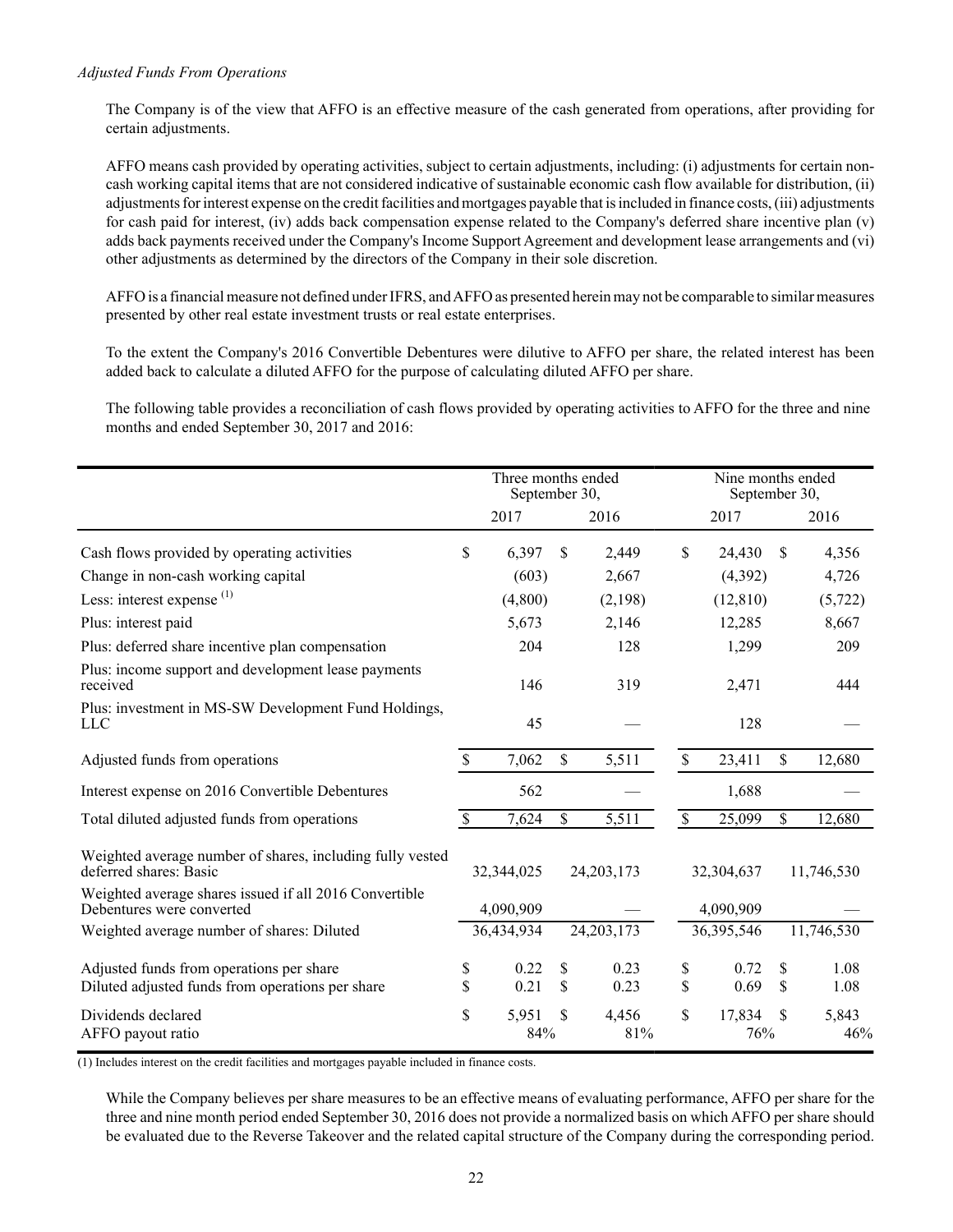The reduction in AFFO per share in the current quarter is primarily the result of the Company incurring significant diligence costs for transactions not pursued. The Company does not anticipate these significant costs to be recurring. The reduction is also partially due to the increase in finance costs, which resulted from the Company's previous refinancing of certain properties, whereby the corresponding loan terms were extended and the interest rates fixed over a longer time frame. Over the longterm, the Company believes the stability and predictability resulting from the financings will provide economic benefit to the Company.

## **Cash Dividends**

|                                                                                   | Three months ended<br>September 30, |         | Nine months ended<br>September 30, |           |         |  |  |
|-----------------------------------------------------------------------------------|-------------------------------------|---------|------------------------------------|-----------|---------|--|--|
|                                                                                   | 2017                                | 2016    |                                    | 2017      | 2016    |  |  |
| Cash flows provided by operating activities                                       | \$<br>$6,397$ \$                    | 2,449   | \$                                 | 24,430 \$ | 4,356   |  |  |
| Net income (loss)                                                                 | 4,571                               | 2,137   |                                    | 14,260    | (41)    |  |  |
| Total dividends declared                                                          | 5,951                               | 4,456   |                                    | 17,834    | 5,843   |  |  |
| Cash provided by operating activities in excess<br>(shortfall) of total dividends | 446                                 | (2,007) |                                    | 6,596     | (1,487) |  |  |
| Shortfall of net income over total dividends                                      | (1,380)                             | (2,319) |                                    | (3,574)   | (5,884) |  |  |

Total dividends for the three and nine months ended September 30, 2017 and 2016 exceeded net income primarily due to noncash items. Non-cash items relating to fair value adjustments of investment properties and the Company's financial instruments, amortization of financing costs, deferred income tax expense and non-cash listing expense are deducted from or added to net income and have no impact on cash available to pay current dividends. In addition, payments received with respect to the Company's Income Support Agreement and development lease payments received are not added to net income, but provide cash available to pay current dividends. Adjusting net income for these items results in an excess over dividends declared by \$1,111 and \$5,577 for the three and nine months ended September 30, 2017, respectively (three and nine months ended September 30, 2016 - \$1,055 and \$6,837, respectively).

Cash provided by operating activities increased in 2017 largely due to the acquisitions of investment property which took place in 2016 and May 2017 and as a result, exceeded total dividends for the three and nine month periods ended September 30, 2017. Total dividends for the three and nine months ended September 30, 2016 exceeded cash provided by operating activities primarily due to the timing of payments in working capital accounts, including cash paid for real estate taxes related to the period prior to the Company's ownership of the respective properties for which cash consideration was provided by the seller at closing. In addition, payments received with respect to the Company's Income Support Agreement are not added to cash provided by operating activities, but provide cash available to pay current dividends.

The excess of dividends over cash flow provided by operating activities during these prior year periods were temporary in nature and were funded through a combination of cash flows generated by property acquisitions and mezzanine loan investments during the third quarter of 2016, proceeds from the exercise of the over-allotment option on the June Offering and proceeds from credit facilities. The excess of dividends over cash flow provided by operating activities in the prior year does not change the Company's view about its ability to pay dividends in the future.

The Company declared it's first monthly dividend for the period from June 2, 2016 to June 30, 2016.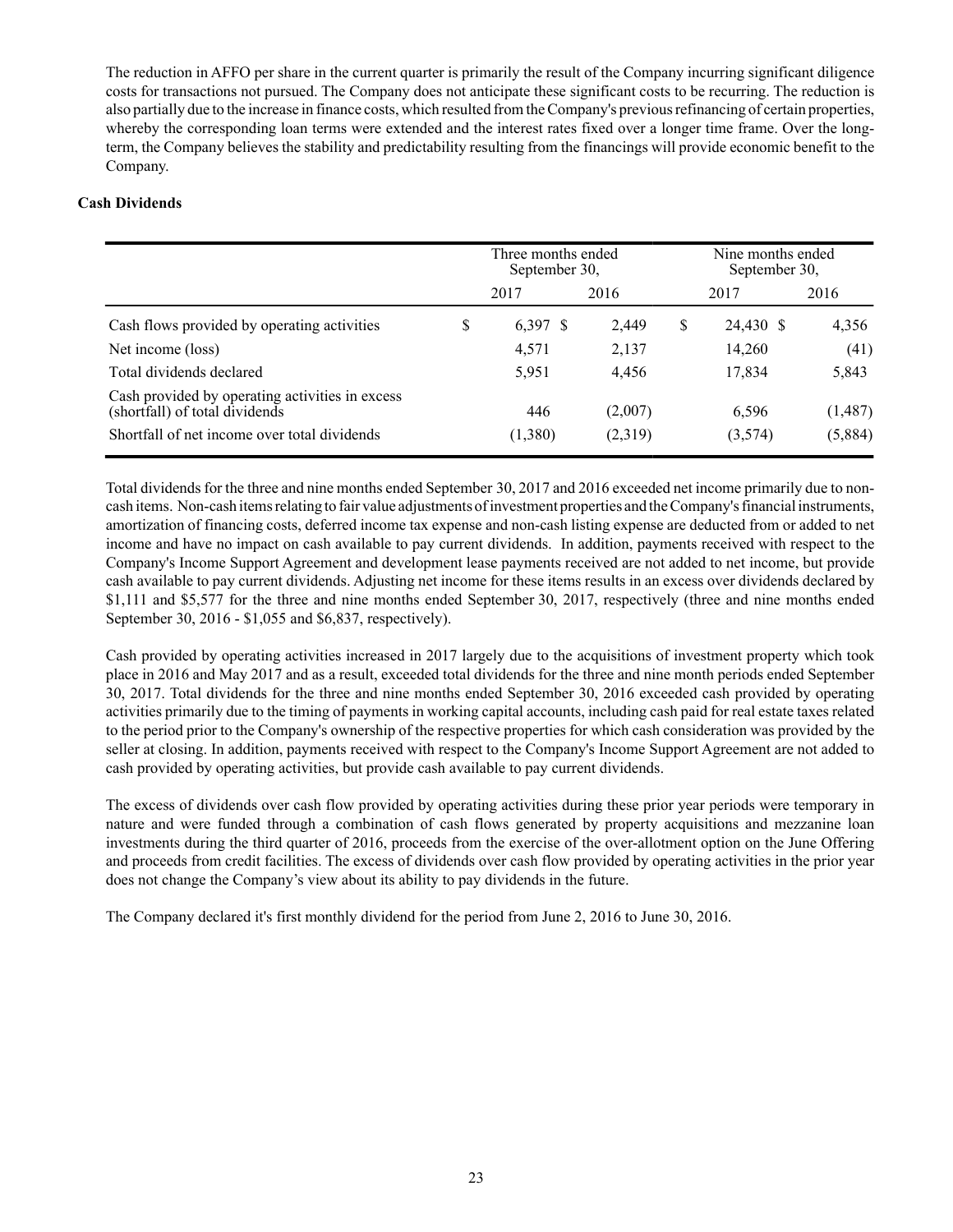#### **Operational Measures**

The Company reports on certain metrics regarding the underlying operations in its stabilized income properties. The Company has defined stabilized properties as follows:

*Long-term care facilities and transitional care properties* - stabilized upon the earlier of 80% occupancy at the underlying operating level for two consecutive quarters and 24 months after opening.

*Assisted living facilities* - stabilized upon the earlier of 90% occupancy for two consecutive quarters and 36 months after opening.

Stabilized properties generally include any triple-net lease property unless it is:

1. A new development that is not yet complete,

2. Not yet stabilized and is within 12 months of the above criteria,

3. Newly acquired and/or undergoing a major renovation or otherwise being repositioned or in transition to a new operator; or

4. Held for sale.

The majority of the income properties in the Company's portfolio are leased under long-term, triple-net leases. The Company believes relevant metrics to evaluating the performance in the underlying operations include operator lease coverage and occupancy. The Company's operator performance metrics are calculated utilizing data that is one quarter in arrears (i.e. as of and through December 31, 2016 for this reporting period), and, where master leases are in place for portfolios of multiple asset types, using allocated rents pursuant to consistent methodologies.

All operator data is made available solely from the information as provided by the operators and has not been independently verified by the Company.

#### *Operator Lease Coverage*

Operator lease coverage is a measure of a tenant's ability to meet their cash rent and other obligations during its normal course of business. The Company believes that both EBITDAR and EBITDARM (as defined below) provide insight to the core operations at the facility level. Metrics provided below are for the trailing 12 month ("TTM") period for all stabilized assets. For purposes of the TTM calculations, the Company has included only the period for which the stabilized properties have been owned by the Company and, therefore, the TTM metrics shown may include less than 12 months in the calculations. The metrics presented below represent all stabilized income properties, which include assist living, independent living, longterm care, and transitional care properties.

EBITDAR (earnings before interest, income taxes, depreciation, amortization, and rent) lease coverage is calculated by taking the EBITDAR generated over the trailing twelve months divided by corresponding cash rent due over the same period. The Company's stabilized portfolio generated EBITDAR lease coverage of 1.2.

EBITDARM (earnings before interest, income taxes, depreciation, amortization, rent, and management fees) lease coverage is also used by the Company. Together with EBITDAR lease coverage, EBITDARM lease coverage allows the Company to evaluate operations at each property by eliminating management fees, which can vary based on the operator/tenant and its negotiated structure with the Company. The Company believes EBITDARM is valuable because it isolates the operational performance to the results of the direct operations within the facility. The Company's stabilized portfolio generated EBITDARM lease coverage of 1.6.

Through certain of its leases with operators, the Company has the ability to claw back the management fees that the operator is able to pay. This provision in the leases is enforceable when certain performance metrics are not met, as defined within the lease agreements. This mechanism further enhances the Company's position relative to the performance and risk mitigation within the portfolio. Specific to the stabilized portfolio, the Company has the ability to claw back management fees that would equate to an additional 0.2 of lease coverage, on an aggregate EBITDAR basis.

## *Operator Occupancy*

The Company also utilizes operator occupancy percentage to evaluate underlying operations within the portfolio. Occupancy percentage is calculated by dividing the actual number of revenue generated days occupied from the period by the maximum